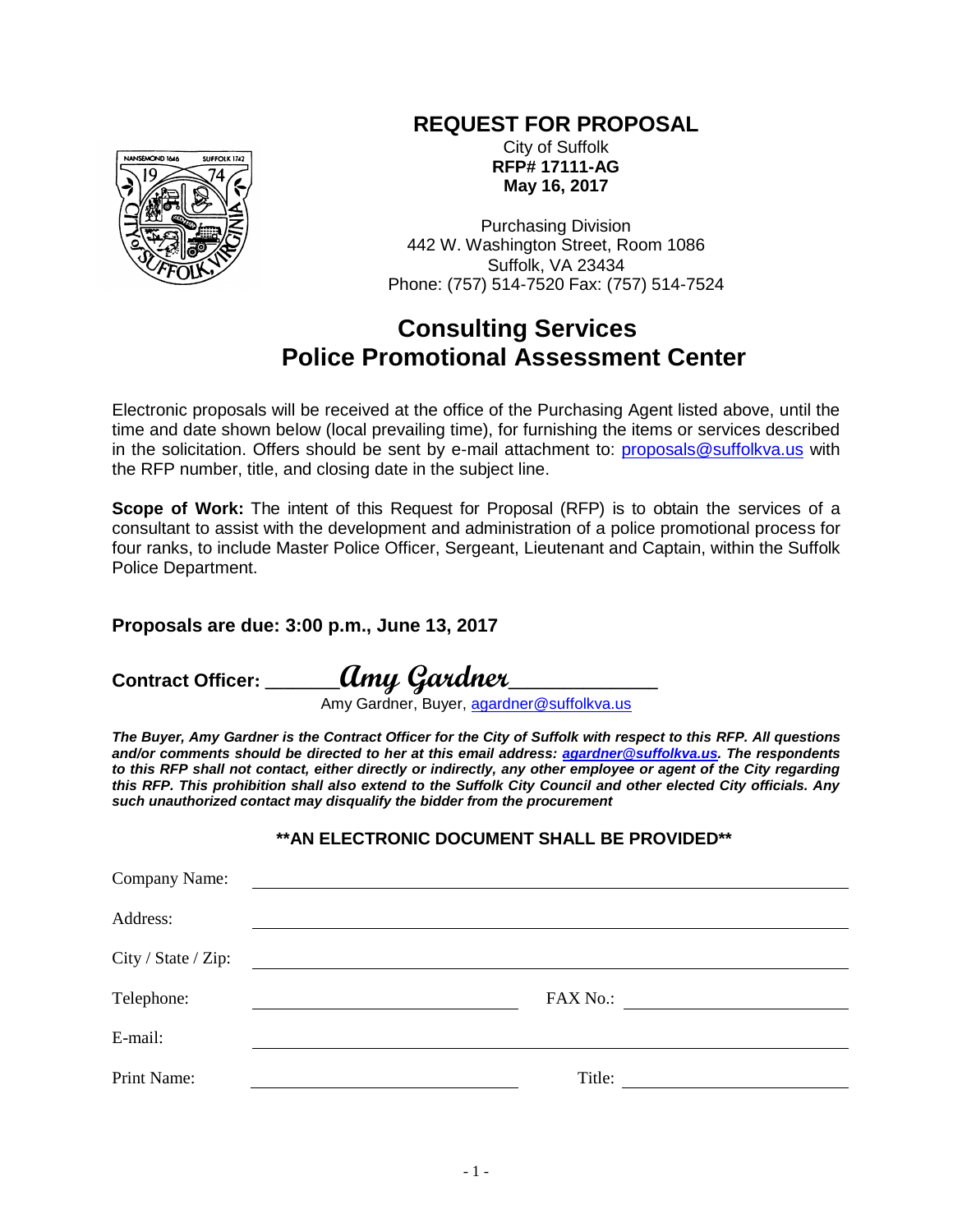In compliance with this Request for Proposal (RFP), and subject to all the conditions thereof, the signatory offers, if this bid is accepted within ninety (90) calendar days from the date of the opening, to furnish any or all of the items and/or services upon which prices are quoted, at the price set opposite each item, to be delivered at the time and place specified herein. The above signature certifies the bidder has read, understands, and agrees to all terms, conditions, and requirements of this bid, and is authorized to contract on behalf of firm named above.

# **SOLICITATION DOCUMENTS**

Additional Request for Proposal documents are available on the Purchasing website: <http://apps.suffolkva.us/bids/> or on the Commonwealth's bid board (eVA), or at Demandstar.com. An e-mail request for the complete RFP form may be sent to the Contract Officer listed on the front page.

Offers may be sent to [proposals@suffolkva.us.](mailto:proposals@suffolkva.us) Electronic copies (CD or thumb drive) may be delivered to the Purchasing Office, 442 W. Washington Street, Room 1086, Suffolk, Virginia, 23434 prior to the closure date shown, if desired. Documents should be saved as a .pdf document and should conserve disk space to allow transfers of data. **Do not send Zip files. Zip files cannot be accepted.**

# **Electronic proposals only. Hard copies of proposals will not be accepted.**

Questions concerning this project must be in writing (email is preferred) and addressed to the Contract Officer listed on the front page of this solicitation, and, should be received no later than five (5) business days preceding the date that the proposals are to be received. E-mail is the preferred method and will get a more timely response.

IF YOU NEED ANY REASONABLE ACCOMMODATION FOR ANY TYPE OF DISABILITY IN ORDER TO PARTICIPATE IN THIS PROCUREMENT, PLEASE CONTACT THIS DIVISION AS SOON AS POSSIBLE.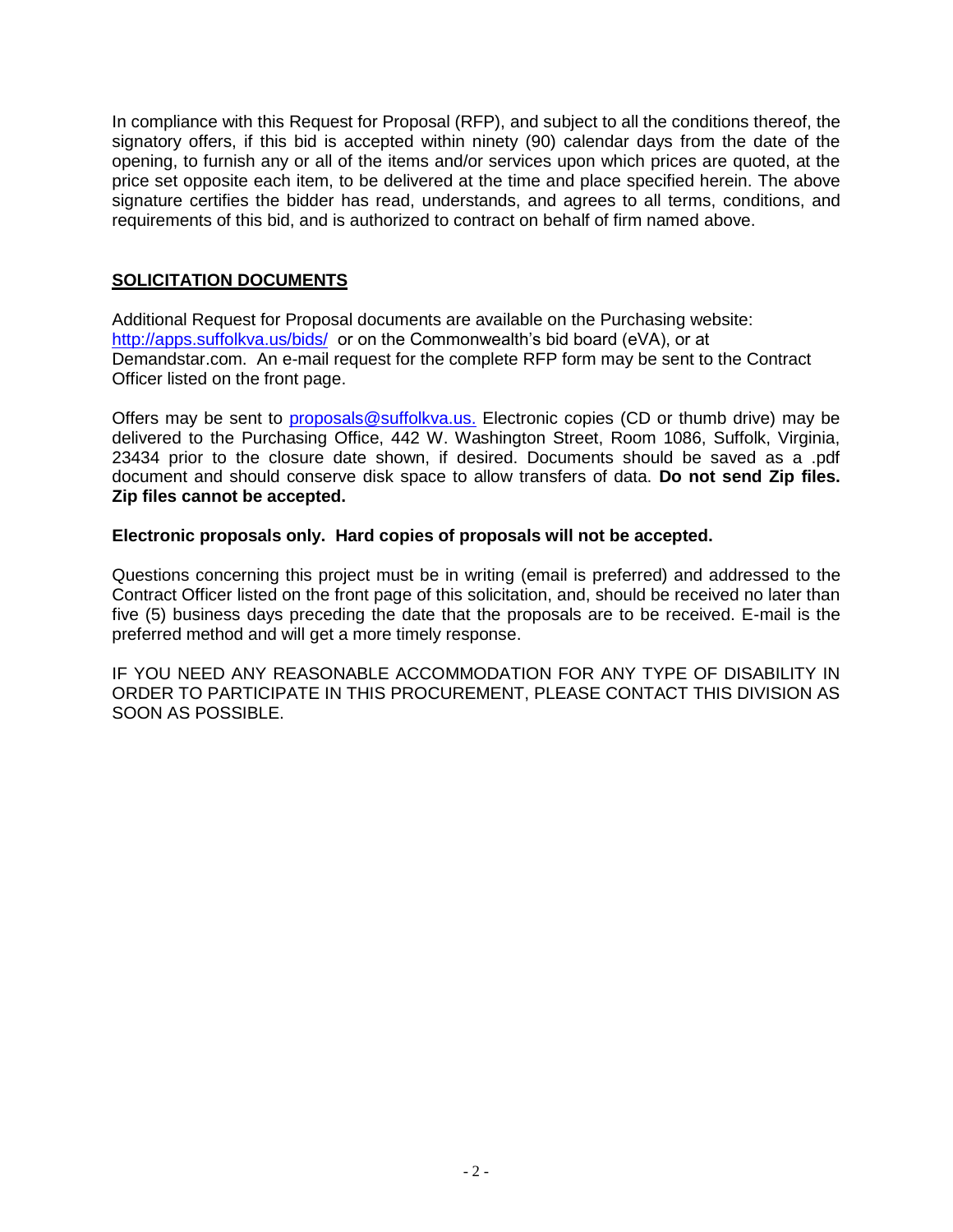# **REQUEST FOR PROPOSAL**

# **Consulting Services Police Promotional Assessment Center**

# **Table of Contents**

# **SECTION/TITLE**

| PROPRIETARY/CONFIDENTIAL INFORMATION IDENTIFICATION - 27 -          |  |
|---------------------------------------------------------------------|--|
|                                                                     |  |
| ANTICOLLUSION/NONDISCRIMINATION/DRUG FREE WORKPLACE CLAUSES  - 29 - |  |
|                                                                     |  |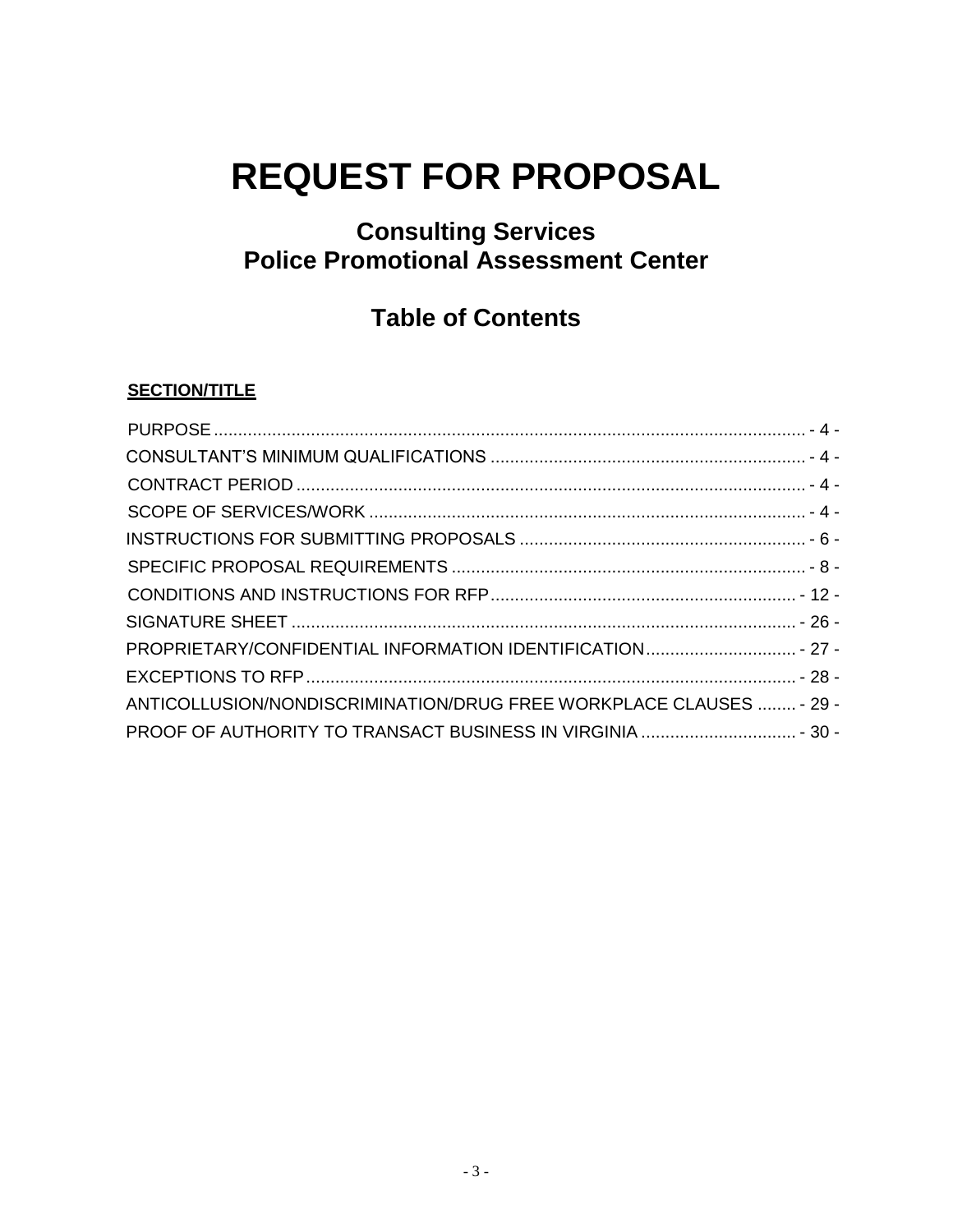# <span id="page-3-0"></span>**PURPOSE**

The intent of this Request for Proposal (RFP) is to obtain the services of a consultant to assist with the development and administration of a police promotional process for four ranks, to include Master Police Officer, Sergeant, Lieutenant and Captain, within the Suffolk Police Department.

#### **COMPETITION INTENDED**

It is the City's intent that this Request for Proposal (RFP) permits competition. It shall be the offeror's responsibility to advise the Purchasing Agent in writing if any language requirement, specification, etc., or any combination thereof, inadvertently restricts or limits the requirements stated in this RFP to a single source. Such notification must be received by the Purchasing Agent not later than five (5) days prior to the date set for bids to close.

#### <span id="page-3-1"></span>**CONSULTANT'S MINIMUM QUALIFICATIONS**

Any consultant wishing to submit a proposal and be considered for this solicitation shall have had successful experience within the past three years on similar projects.

#### <span id="page-3-2"></span>**CONTRACT PERIOD**

Any resulting contract or contracts shall become effective upon execution and shall be effective through July 31, 2018. The City reserves the right to renew the contract for four (4) additional one-year periods, terminating July 31, 2022. The right is further reserved by the City to not renew the resulting contract at the expiration of any annual anniversary date by furnishing the Contractor with a thirty (30) day written notice.

A formal written contract with specifications will be entered into between parties. The proposal submittal shall substantially constitute the contract between the City and the Contractor. Formal written contracts will be drawn by the City, and all contract provisions that have not been stated herein will be drafted and included as necessary.

# <span id="page-3-3"></span>**SCOPE OF SERVICES/WORK**

The services to be provided shall consist of:

Development and administration of a promotional testing process to include:

a. Development of an annual written examination for each year of the contract and for each rank of MPO, Sergeant, Lieutenant and Captain. Each written examination developed will based upon materials to be provided by the Police Department. These materials will include Virginia State Code, Suffolk City Code, Suffolk Police Department Policy and Procedure Manual and one or more leadership books or periodicals chosen by the Department. Written examinations must be 50 questions in length for each rank tested and while some questions may overlap ranks, the offeror should be prepared to develop 50 different questions for each rank, for a total of 200 questions annually. Offeror should also be prepared include extra questions at each rank in the event that the City wishes to remove questions for any reason.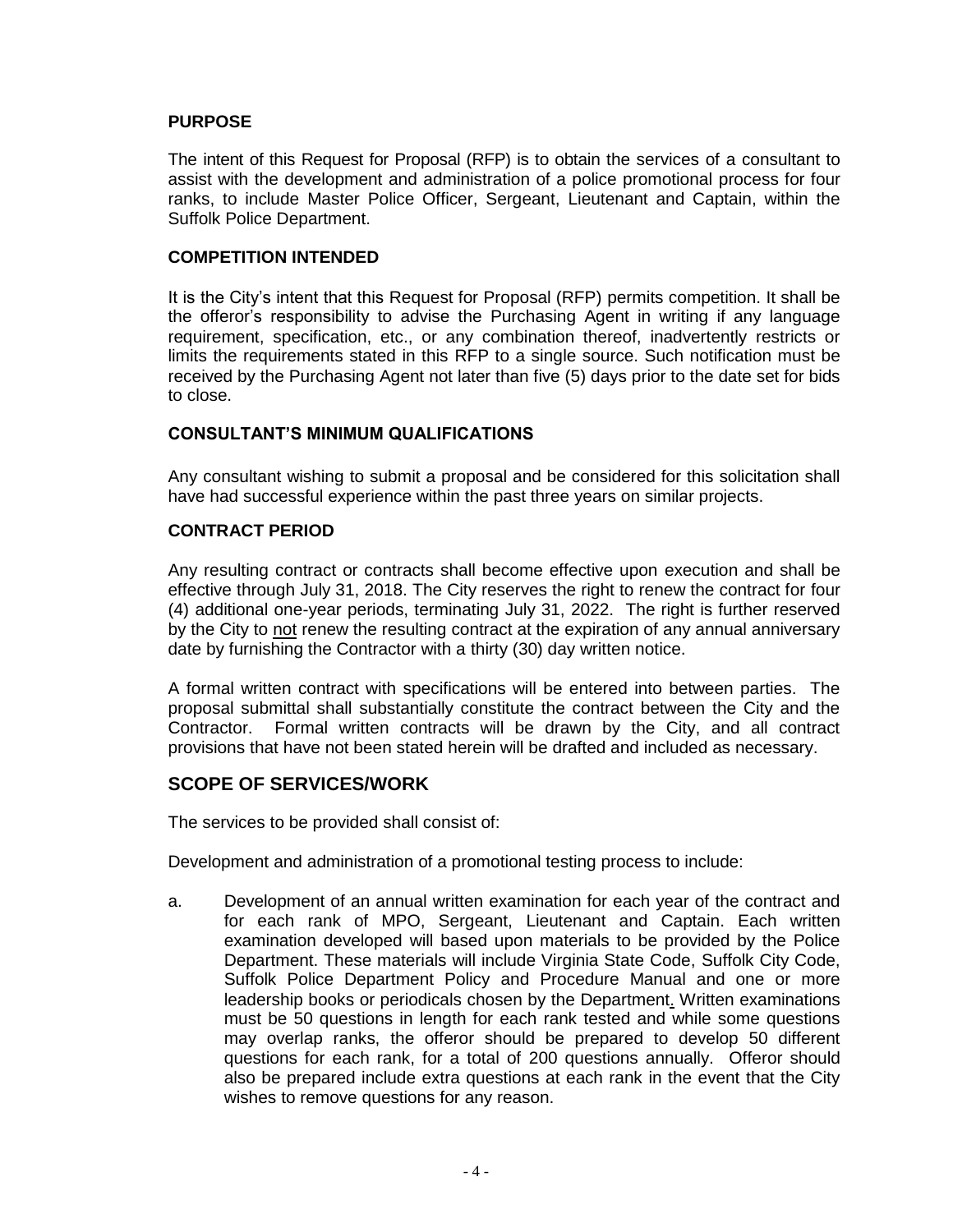- b. Development of a written and oral assessment component for each rank listed to include at a minimum, 3 exercises to include any of the following: oral presentation, subordinate counseling, leaderless group exercise, in basket exercise, written problem analysis and planning, or any other exercise similar in nature. The offeror should be prepared to develop four sets of different exercises that measure knowledge, skills and abilities, specific to the job tasks of each rank to be evaluated. Offeror may have the discretion to overlap some exercises over several ranks to the extent that the exercise is pertinent to the rank being tested and the City approves of the overlap. Offeror should provide samples of previous exercises completed in submission.
- c. On-site training of the assessors for the written and oral assessment component. Assessors will consist of officers from other area departments of equal or higher rank than the rank being tested. The City will identify and procure assessors.
- d. On site administration of the written test. The location is to be provided by the City.
- e. On site administration of the written and oral assessment component of the promotional process. Location and computers, as needed for this portion of testing will be provided by the City.
- f. Scoring of written tests and written and oral assessment processes for each rank.
- g. Completion of a written feedback report for each candidate upon conclusion of the written and oral assessment process. Offeror should provide samples of previous feedback reports in submission.
- h. Completion of a job task analysis for each rank. Offeror should explain how this will be done and provide samples of previous job task analyses in submission.
- i. Calculation of all scoring for all parts of the promotional process based upon scoring set forth in Department policy and procedure. This includes calculating weighted percentages for each component of the process to include the written test, written and oral assessment component, and a Chief's panel and folder review component to be administered by the city with scores being provided to the offeror. The offeror shall provide a final list of weighted scores for each component, and overall score and rank for each rank tested. Weighted scores will be calculated based upon Suffolk Police Department Policy.

The offeror shall have an appeals process. It is the offeror's responsibility to handle every aspect of the candidate's appeal in a legally defensible manner.

The offeror shall offer legal assistance to consist of an expert witness if and when there is a legal challenge. The witness shall be expected to give justification of process and decisions.

The project timeline for the first year is November 1, 2017 to May 1, 2018. Final scoring must be provided to the City no later than May 1, 2018.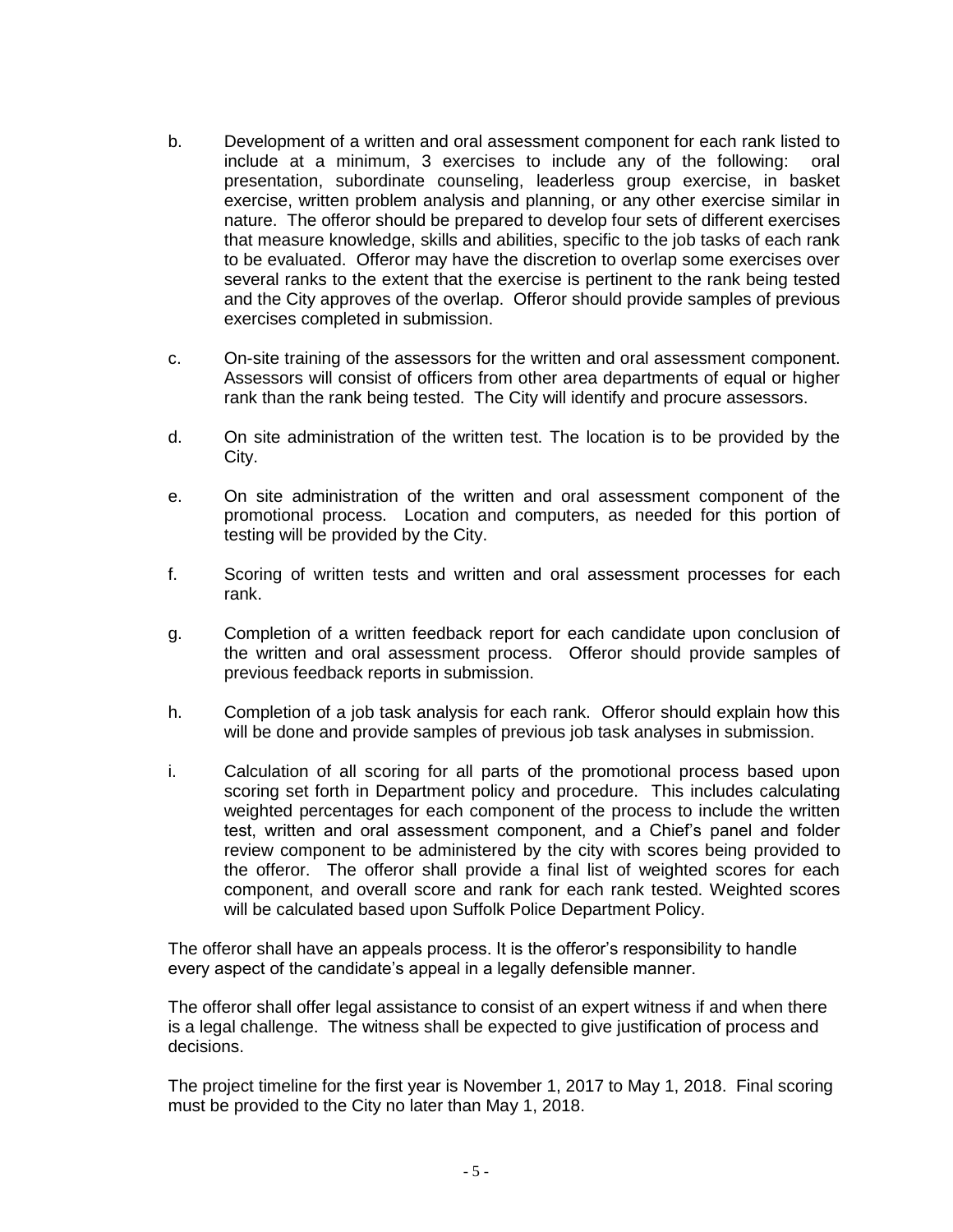# <span id="page-5-0"></span>**INSTRUCTIONS FOR SUBMITTING PROPOSALS**

#### Submission of Proposals

An electronic document shall be submitted by e-mail attachment to [proposals@suffolkva.us](mailto:proposals@suffolkva.us) with the RFP number, title, and closing date in the subject line. Electronic copies (CD or thumb drive) may be delivered to the Purchasing Office, 442 W. Washington Street, Room 1086, Suffolk, Virginia, prior to the closure date shown, if desired. Documents should be saved as a .pdf document and should conserve disk space to allow transfers of data. **ZIP files cannot be accepted**. They do not work in the City's system. To receive confirmation of receipt of proposal, send request to the contracting officer at [agardner@suffolkva.us.](mailto:agardner@suffolkva.us) **Enter RFP 17111** in the subject line for quickest response. **It is the responsibility of the offeror to request confirmation of submittal.** Do NOT send proposal directly to contracting officer.

The intent of using electronic submissions is to reduce paper usage and provide economical approaches while permitting the offeror to demonstrate their skills, education, experience, pricing, and ingenuity that would qualify them to be selected for interview.

Offerors so selected may be requested to make a formal presentation of their qualifications and job approach, and may be selected for final negotiations of contract. Therefore, care should be given to address the issues relating to the criteria to follow.

Read the entire solicitation before submitting a proposal. Failure to read any part of this RFP shall not relieve any offeror from his or her contractual obligations.

#### Questions and Inquiries

Questions and inquiries pertaining to the Request for Proposals will be accepted from any and all firms via e-mail **(agardner@suffolkva.us)** or fax. Inquires must provide RFP number, title and acceptance date. Material questions will be answered by Addendum and will be posted on the City's website: <http://apps.suffolkva.us/bids/>and to all firms who receive the RFP provided that all questions are received five (5) business days prior to opening date.

Amy Gardner, Buyer, is the designated authorized spokesperson for the City of Suffolk with respect to this RFP. All questions and/or comments should be directed to her attention. The respondents to this RFP shall not contact, either directly or indirectly, any other employee or agent of the City regarding this RFP. This prohibition shall also extend to the Suffolk City Council and other elected City officials. Any such unauthorized contact may disqualify the offeror from the procurement.

#### Addendum and Supplement to Request

If it becomes necessary to revise any part of this request or if additional data are necessary to enable an exact interpretation of provisions of this request, an addendum will be issued. It is the responsibility of the offeror to ensure that he has received all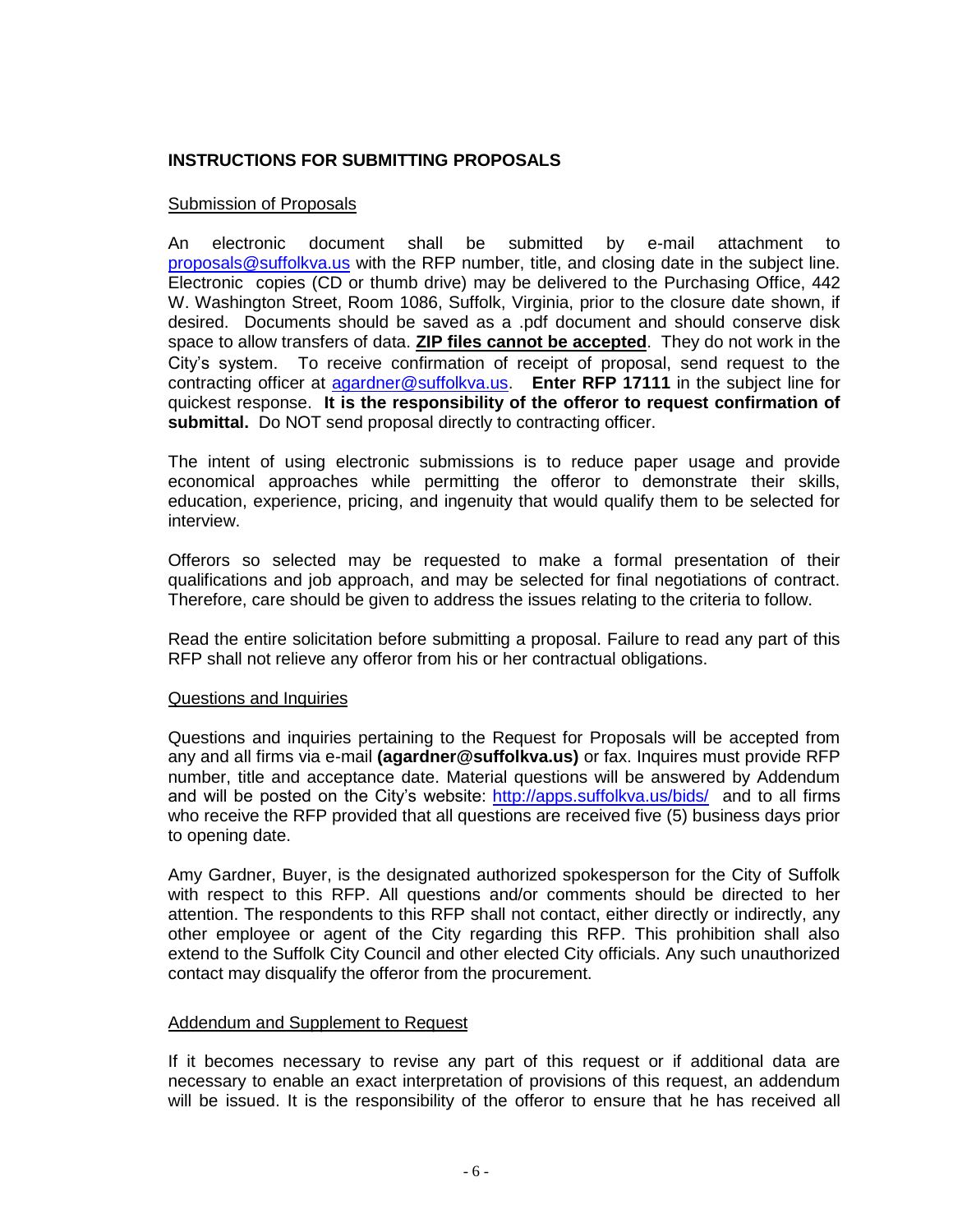addendums prior to submitting a proposal. All addenda can be downloaded from: [http://apps.suffolkva.us/bids/.](http://apps.suffolkva.us/bids/)

### Firm Pricing for City Acceptance

Offers made during negotiation must be honored for City acceptance for 180 days from the date of offer.

#### Proprietary Information

Trade secrets or proprietary information submitted by an offeror in connection with this solicitation shall not be subject to disclosure under the Virginia Freedom of Information Act; however, the offeror must invoke the protections of this section prior to or upon submission of the data or other materials, and must clearly identify the data or other materials to be protected and state the reasons why protection is necessary. Offerors shall not mark sections of their proposal as proprietary if they are to be part of the award of the contract and are of a "Material" nature. Any propriety information must be listed on the attached "Proprietary/confidential Information Identification" form and submitted with the proposal. An all-inclusive statement that the entire proposal is proprietary will result in rejection of the proposal.

#### Authority to Bind Firm in Contract

Proposals MUST give full firm name and address of offeror. Failure to sign proposal may disqualify it. Person signing proposal should show TITLE or AUTHORITY TO BIND HIS FIRM IN A CONTRACT. Firm name and authorized signature must appear on proposal in the space provided on the pricing page.

#### Preparation and Submission of Proposals

- 1. All proposals shall be signed by the individual or authorized principals of the firm.
- 2. All attachments to the Request for Proposal requiring executing by the firm are to be returned with the proposals.
- 3. Proposals are to be submitted electronically; title shall indicate the RFP number, time and date of public acceptance, and the title of the proposal.
- 4. It is the Offeror's responsibility that the proposals are received by the Purchasing Division BEFORE the time specified on the opening date. Requests for extensions of this time and date will not be granted. Proposals or unsolicited amendments to proposals received by the City after the acceptance date will not be considered.

#### Miscellaneous Requirements

1. The City will not be responsible for any expenses incurred by a firm in preparing and submitting a proposal. All proposals shall provide a straightforward, concise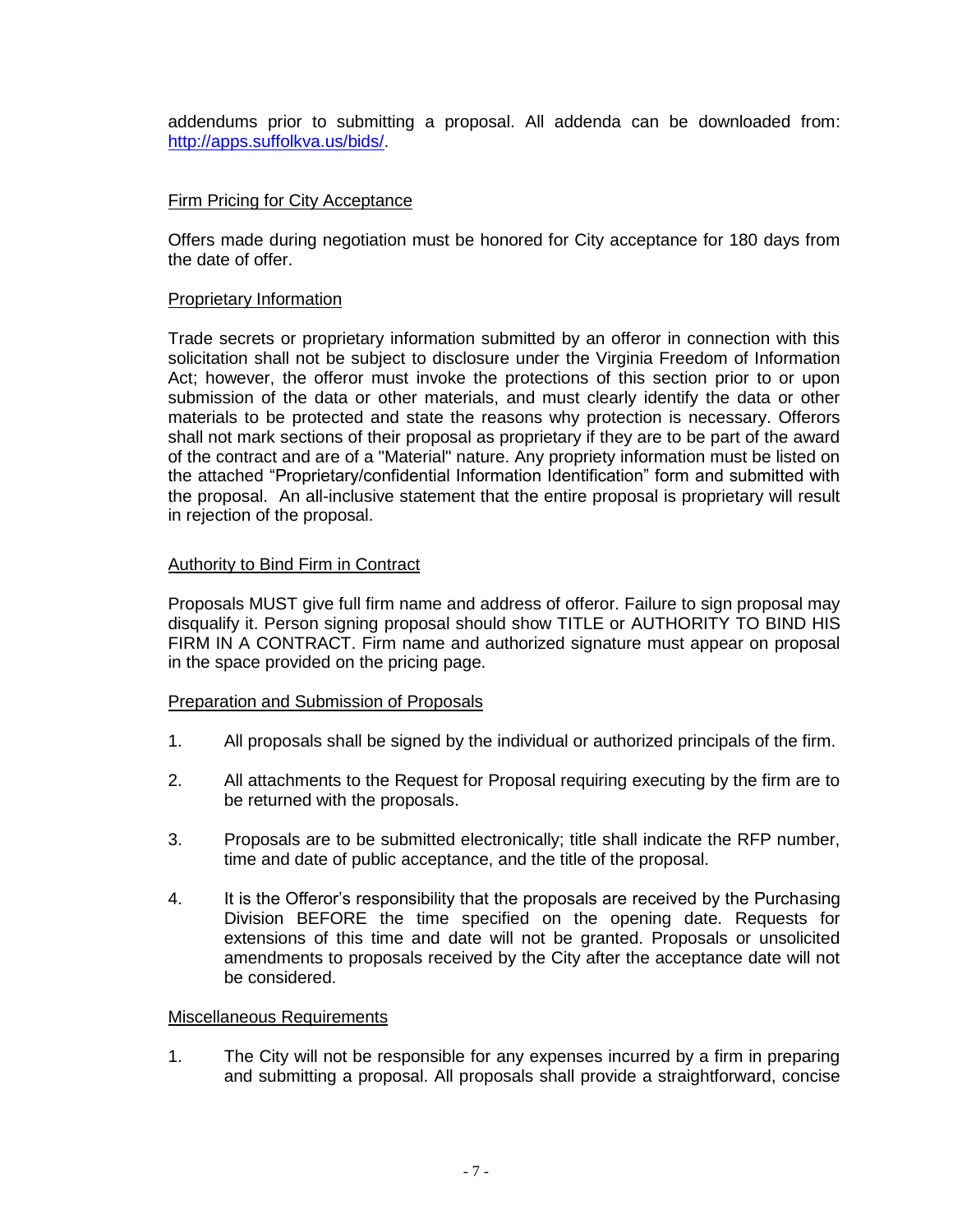delineation of the firm's capabilities to satisfy the requirements of this request. Emphasis should be on completeness and clarity of content.

- 2. Offerors who submit a proposal in response to this RFP may be required to make an oral presentation of their proposal. The Purchasing Division will schedule the time and location for this presentation.
- 3. The contents of the proposal submitted by the successful offeror and this RFP will become part of any contract awarded as a result of the Scope of Services contained herein. The successful firm will be expected to sign a contract with the City.
- 4. The City reserves the right to reject any and all proposals received by reason of this request, or to negotiate separately in any manner necessary to serve the best interests of the City.

# <span id="page-7-0"></span>**SPECIFIC PROPOSAL REQUIREMENTS**

Proposals should be as thorough and detailed as necessary to allow the City of Suffolk to properly evaluate the offeror's capabilities to provide the required services. Offerors are required to submit the following items in the format provided as a complete proposal.

The City reserves the right to request clarification of information submitted and to request additional information if deemed necessary.

#### Cover Letter

The offeror will submit a brief cover letter. The cover letter should summarize key elements of the proposal. An individual authorized to bind Offeror must sign the letter and Signature Sheet, as well. Indicate the address and telephone number of the Contractor's office.

#### Background and Project Summary Section

This section should describe your understanding of the City, the work to be performed, and the objectives to be accomplished. Refer to the "Scope of Services" Section of this RFP.

#### Methodology Section

Provide a detailed description of the approach and methodology to be used to accomplish the "Scope of Services" of this RFP. The Methodology Section should include the following:

1. An implementation plan that describes in detail (a) the methods, including controls by which your firm manages projects of the type sought by this RFP; (b) methodology for soliciting and documenting view of internal and external stakeholders: and (c) any other project management or implementation strategies or techniques that the respondent intends to employ in carrying out the work.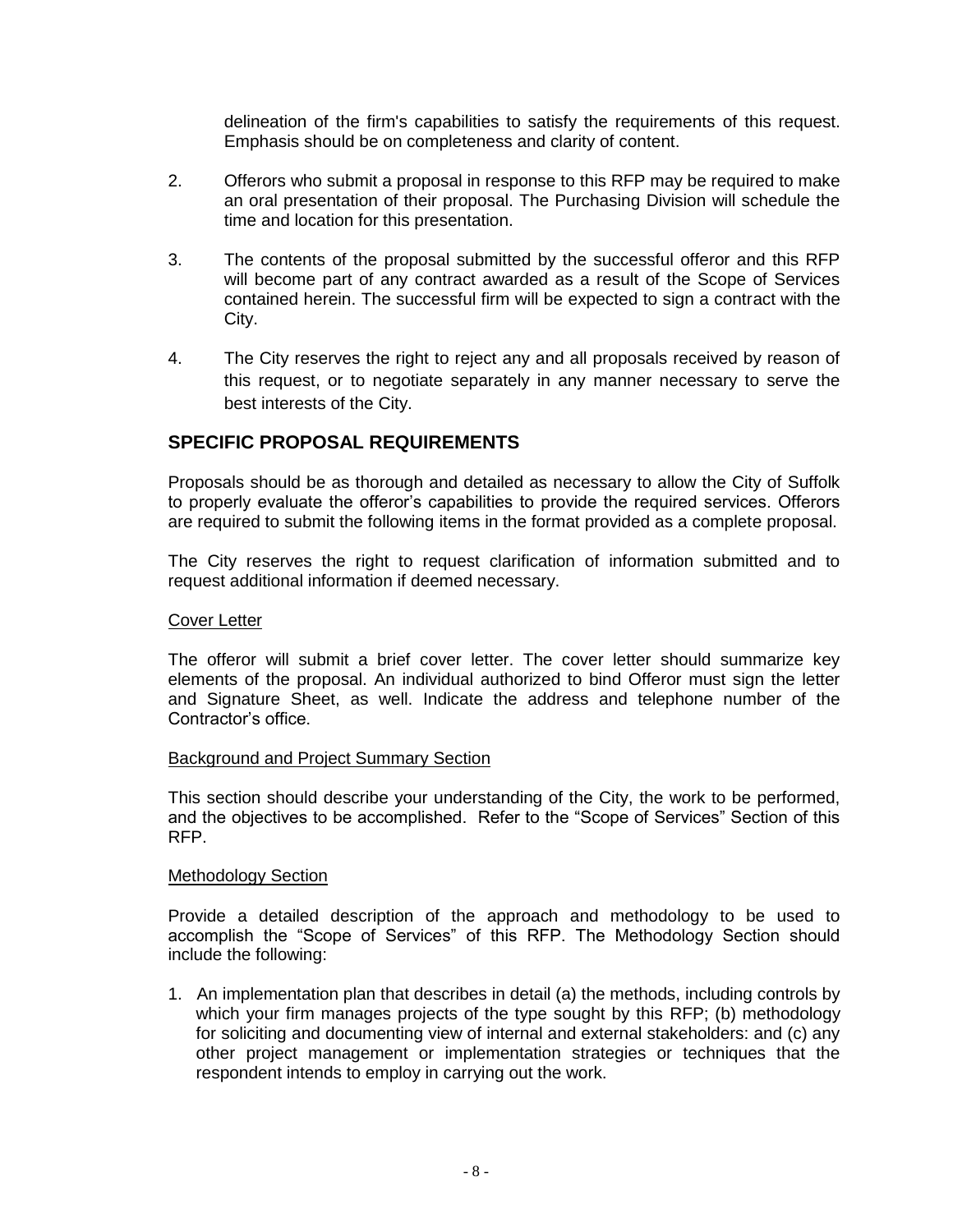- 2. Detailed description of efforts your firm will undertake to achieve client satisfaction and to satisfy the requirements of the "Scope of Services" Section.
- 3. Detailed description of specific tasks you will require from City staff. Explain what the respective roles of City staff and your staff would be to complete the tasks specified herein.

#### Staffing Section

Provide a list of individual(s) who will be working on this contract and indicate the level/title of each member, and the function that each will perform. Include a resume for each designated individual, to include licenses, certifications, etc.

#### **Qualifications**

The information requested in this section should describe the qualifications of the firm, key staff, and subcontractors performing projects within the past five (5) years that are similar in size and scope to that requested in the RFP.

- 1. Names of key staff that participated on named projects and their specific responsibilities with respect to the "Scope of Services."
- 2. A summary of the firm's demonstrated capability, including length of time that the firm has provided the services being requested herein.
- 3. Provide at least three (3) commercial/public references that received similar services from your organization. The City reserves the right to contact any the organizations or individuals listed. Information shall include: Local references are preferred.
	- Client name
	- Client point of contact, telephone number, and email address.

#### Fee Proposal

Provide your organization's fee schedule for the services requested in this RFP.

#### Format

Proposal should be submitted in the following format:

- Cover Letter (A)
- Proposal sequenced in accordance with paragraphs above
	- Forms as follows: **(All forms must be signed.)**
		- o *Signature Sheet (Page 26)*
		- o *Propriety/Confidential Information Identification (Page 27)*
		- o *Exceptions to RFP (Page 28)*
		- o *Anti-collision/Nondiscrimination/Drug Free Workplace Clauses (Pg. 29)*
		- o *Proof of Authority to Transact Business in Virginia (Page 30)*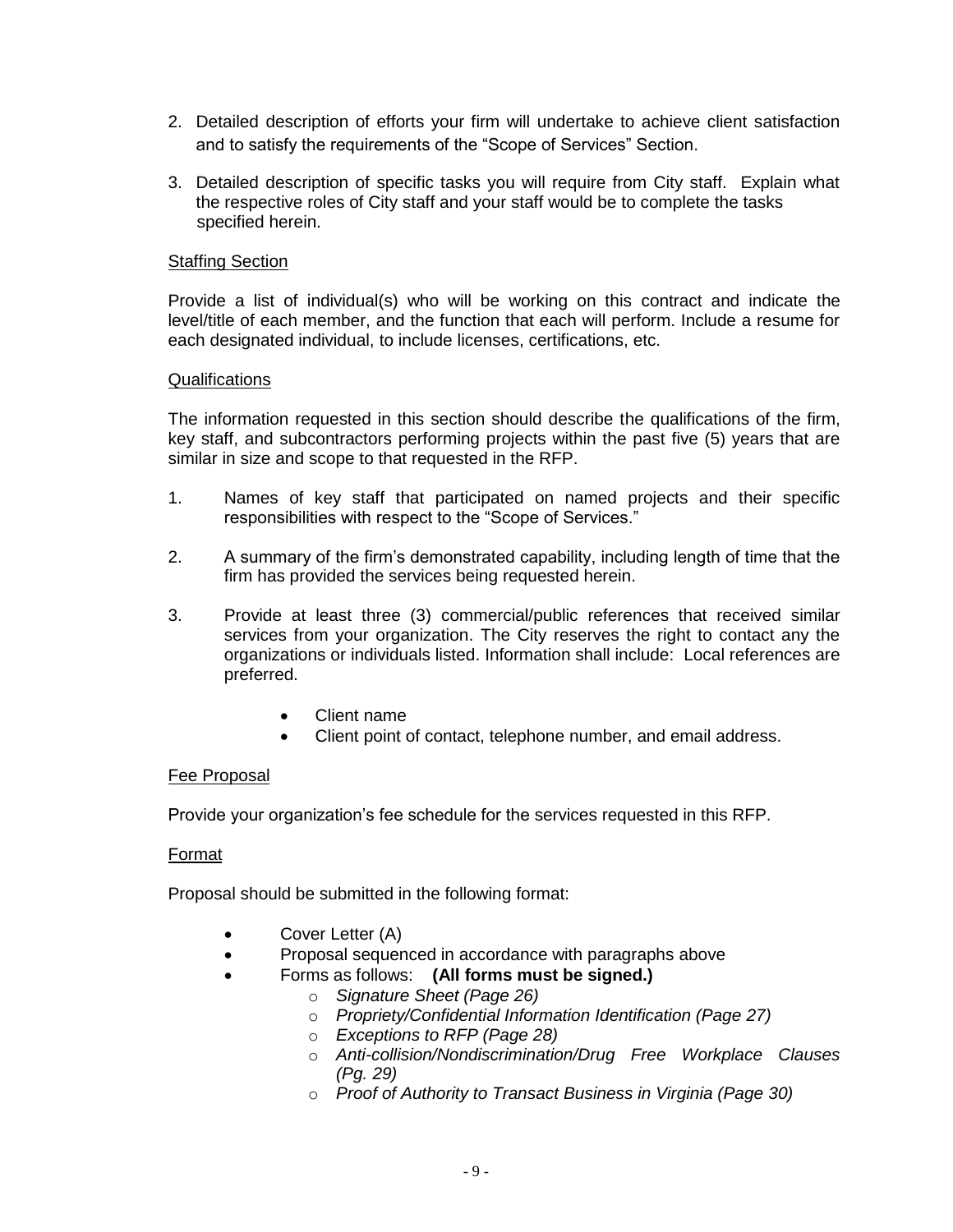# **EVALUATION AND AWARD CRITERIA**

The City's Evaluation Committee shall review each proposal and verify the claims and credentials of each Offeror. Selection will be made for each proposal on the basis of the criteria listed below. Each criteria will be rated from 1 to 10 with 1 being poorest and 10 being the best. Weights to each rating will be applied as indicated below.

- Management skills and technical expertise. (2)
- Credentials of project team. (2)
- Understanding of the tasks and requirements. (3)
- Capability for timely response. (1)
- Fee range for proposed work plan. (1)
- Overall quality and completeness of proposal. (1)
- $\bullet$

#### **EVALUATION MATRIX**

|                                                 | <b>MAXIMUM POINT</b> | <b>SCORE</b> |
|-------------------------------------------------|----------------------|--------------|
| 1. Management skills and technical expertise    | 20                   |              |
| 2. Credentials of project team                  | 20                   |              |
| 3. Understanding of the Task and Requirements   | 30                   |              |
| 4. Capability for timely response               | 10                   |              |
| 5. Fee range for proposed work plan             | 10                   |              |
| 6. Overall quality and completeness of proposal | 10                   |              |
| TOTAL                                           | 100                  |              |

Once each member of the Evaluation Committee has independently read and rated each proposal and completed a proposal evaluation matrix form, a composite preliminary rating will be developed which indicates the group's collective ranking of the highest rated proposals in a descending order. The preliminary rating will be used to select the firms for further consideration—the short-list. At this point, the Evaluation Committee will conduct interviews and/or discussions with the top ranked firms (usually the top three to five depending upon the number of proposals received).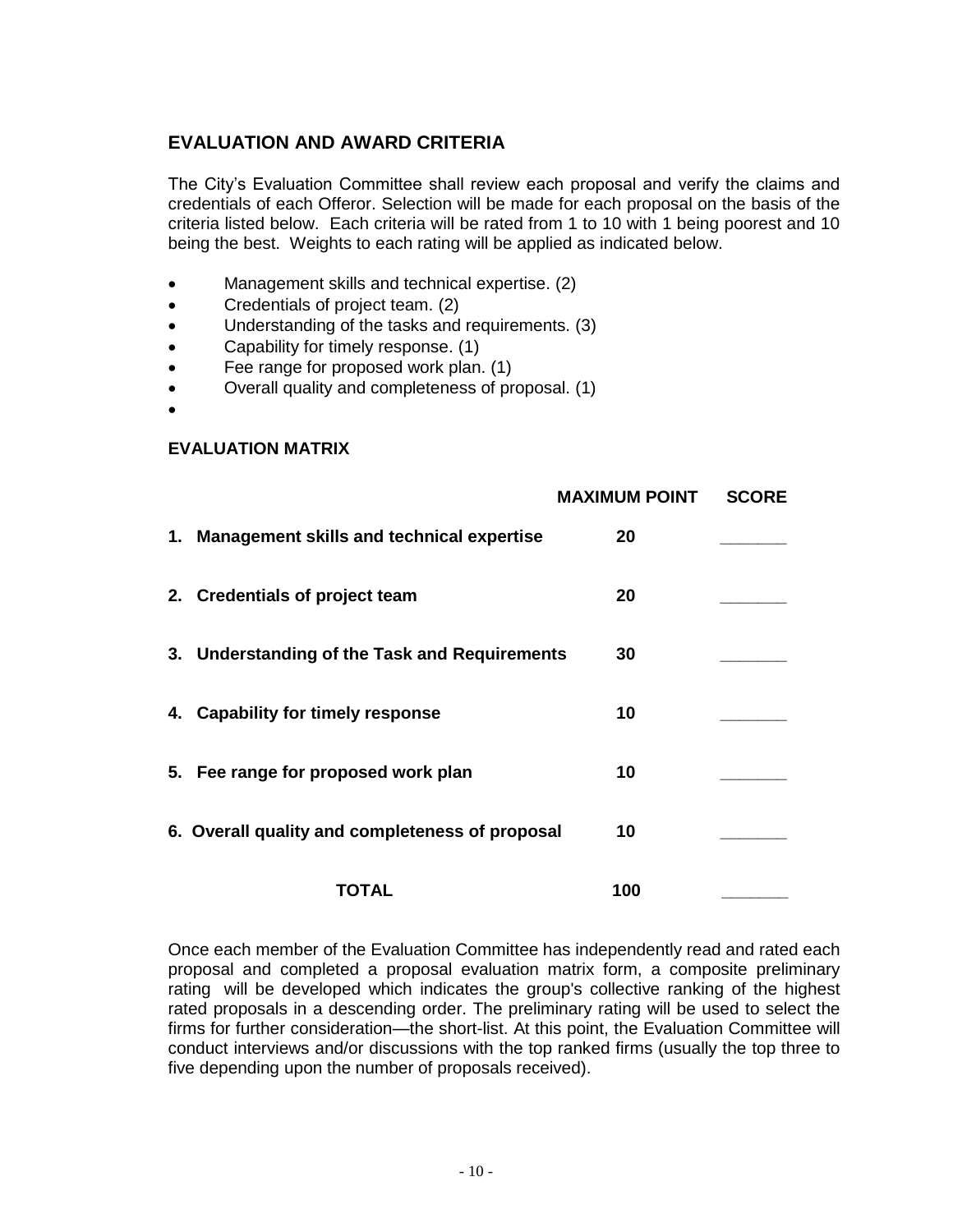Negotiations shall then be conducted with each of the offerors so selected. Price shall be considered, but need not be the sole determining factor. After negotiations have been conducted with each offeror, the City shall select the offeror which, in its opinion, has made the best proposal, and will award the contract to that offeror. Should the City determine, in its sole discretion, that one offeror is qualified, or that one offeror is clearly more highly qualified than the other under consideration, a contract may be negotiated and awarded to that offeror. The City of Suffolk is not required to furnish a statement of the reason(s) why a proposal was not deemed to be the most advantageous.

The successful firm will be expected to sign a contract with the City of Suffolk. The successful firm shall execute and return the contract documents to the City within ten (10) days of receipt. The City reserves the right to include additional terms and provisions, as negotiated.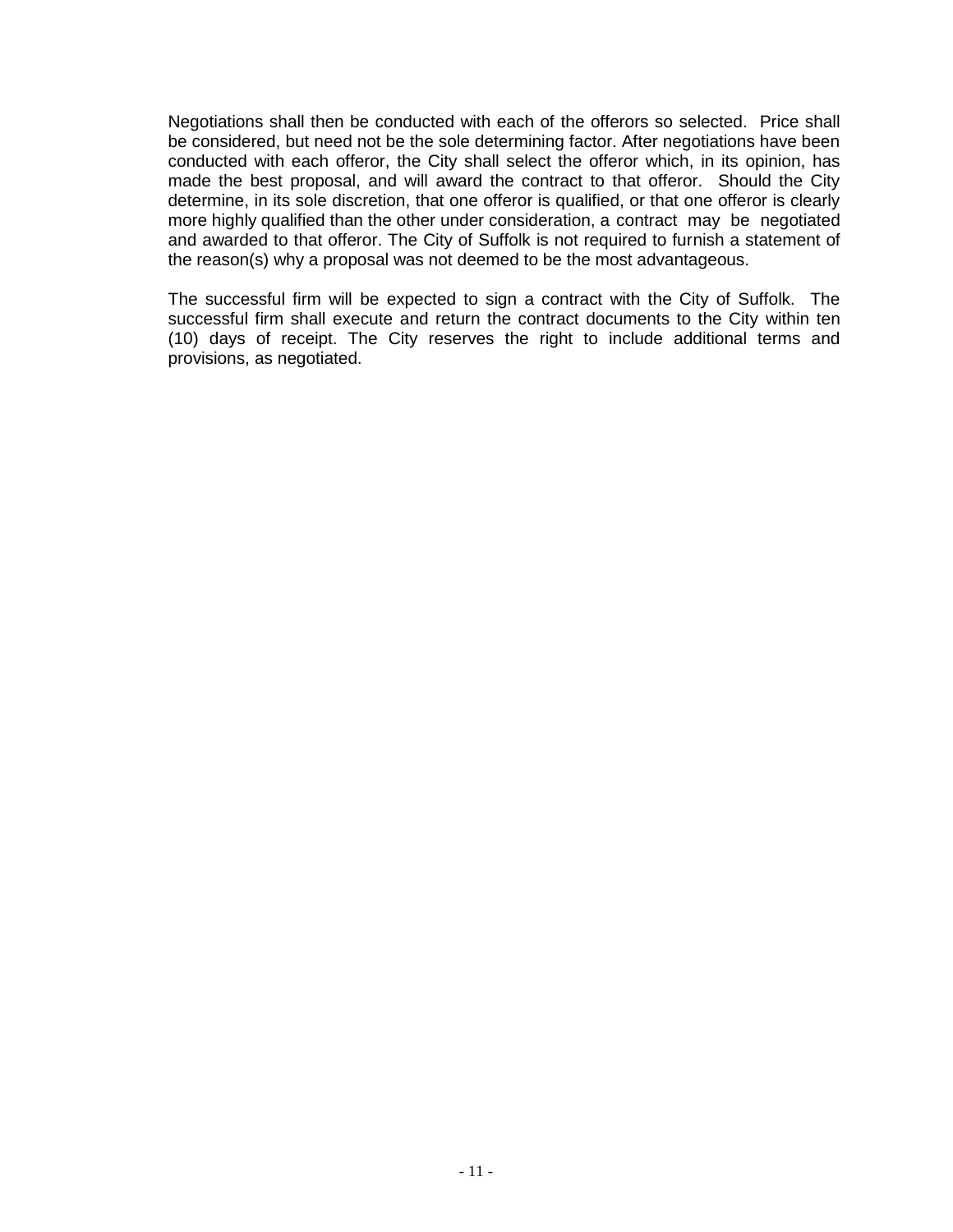# **CONDITIONS AND INSTRUCTIONS FOR RFP** *Rev: 1/26/2016*

- <span id="page-11-0"></span>1. **Use of Form**: All proposals should be submitted in electronic (.pdf) format in accordance with this form. The offeror may attach/scan other information as required to the electronic document that will be made a part of the proposal. Electronic submittals on CD, DVD, memory sticks, or other electronic media will be accepted if delivered prior to the closing time. The preferred method is by an attachment to an email addressed to: [proposals@suffolkva.us.](mailto:proposals@suffolkva.us) The City's published Conditions and Instructions shall supersede any additional writings submitted with the proposal. Such writings shall be clearly marked and noted as an exception.
- 2. **Submittals**: Except as noted above, all proposals shall be sent as an attachment to email to: [proposals@suffolkva.us.](mailto:proposals@suffolkva.us) **The subject line should show the proposal number and name. Zip files cannot be accepted.**
- 3. **Late Proposals**: Proposals, if received by Purchasing after the date and time specified, will not be considered. It will be the responsibility of the offeror to see that their proposal is received by Purchasing as specified. There will be no exceptions. Electronic proposals show date and time sent. This must be prior to the closing date published on the front cover.
- 4. **City Hall Closure**: Should the City's electronic networks connectivity prevent receipt of proposals at the time of the scheduled proposal closing, the proposals will be accepted and opened on the next business day of the City, at the original scheduled hour, or as soon as connectivity is restored during normal business hours.
- 5. **Offer/Acceptance**: Each proposal is received with the understanding that the acceptance in writing by the City of the bidder to furnish any or all of the goods and/or services described therein, shall constitute a contract between the bidder and the City, which shall bind the bidder to furnish and deliver the goods and/or services quoted at the prices stated and in accordance with the conditions of the accepted bid; and the City on its part to order from such bidder, except for causes beyond reasonable control; and pay for, at the agreed prices, all goods and/or services specified and delivered.
- 6. **Withdrawal of Proposals**: Proposals may be withdrawn (cancelled) any time prior to the closing time and date. Withdrawal of proposals may be accomplished by submitting such request in writing on the issuing company's letterhead either by email, in person, or by certified mail.
- 7. **Addenda**: If issued, addenda to this solicitation will be posted on the Purchasing website (http://www.suffolkva.us/bids/index.jsp). It is the bidder's responsibility to check the website or to contact the Purchasing division prior to the submittal deadline to ensure that the bidder has a complete, up-to-date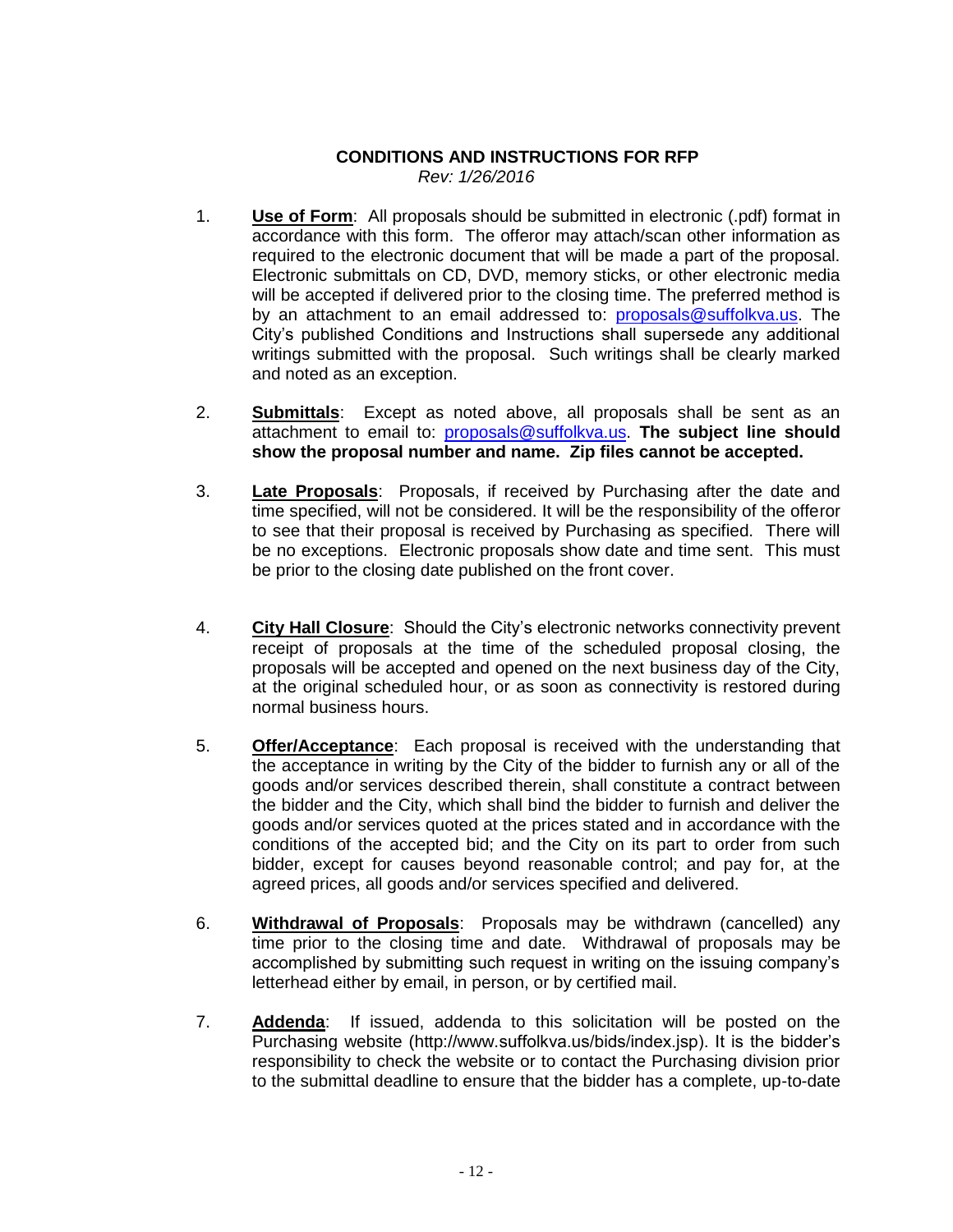package. Acknowledgement of all issued Addenda shall be indicated on the bid form in the appropriate spaces.

- 8. **Award**: Award will be made to the offer considered by the City's sole determination after following the procedure outlined herein. The process used for this solicitation shall be Competitive Negotiation for non-Professional Services as outlined in the Virginia Public Procurement Act.
- 9. **Announcements**: Upon the award or the announcement of the decision to award a contract, the City will publicly post such notice on the electronic bulletin board located outside of the Purchasing Division and on the City's web site: (http://www.suffolkva.us/bids/bid\_search\_awarded.jsp)
- 10. **City's Rights**: The City reserves the right to reject any and all proposals, and to waive any informality if it is determined to be in the best interest of the City.
- 11. **Delivery**: The time of delivery must be stated in definite terms. If time of delivery for different goods and/or services varies, the bidder shall so state.
- 12. **Samples**: Samples, when requested, must be furnished free of expense, and upon request, if not destroyed, will be returned at the bidder's risk and expense.
- 13. **Silence of Specifications**: The apparent silence of these specifications and any supplemental specifications as to any detail or the omission from the specifications of a detailed description concerning any point shall be regarded as meaning that only the best commercial practices are to prevail and correct type, size and design are to be used. All interpretations of these specifications shall be made on the basis of this statement.
- 14. **Capacity of bidder**: All proposals must be signed by a responsible officer or employee having the authority to bind the firm in contract. The offeror agrees that its contract performance shall be in strict conformance with the contract documents.
- 15. **Rights to Damages**: By signing this proposal, the offeror assigns to the City any and all rights that it may have under the antitrust laws of the United States and the Commonwealth of Virginia in any way arising from or pertaining to this bid. This provision is remedial in nature and is to be liberally construed by any court in favor of the City.
- 16. **Anti-collusion**: The offeror certifies by signing this Request for Proposal that this proposal is made without prior understanding, agreement, or accord with any other person or firm submitting a proposal for the same goods and/or services and that this proposal is in all respects bona fide, fair, and not the result of any act of fraud or collusion with another person or firm engaged in the same line of business or commerce. Any false statement hereunder may constitute a felony and can result in a fine and imprisonment, as well as civil damages.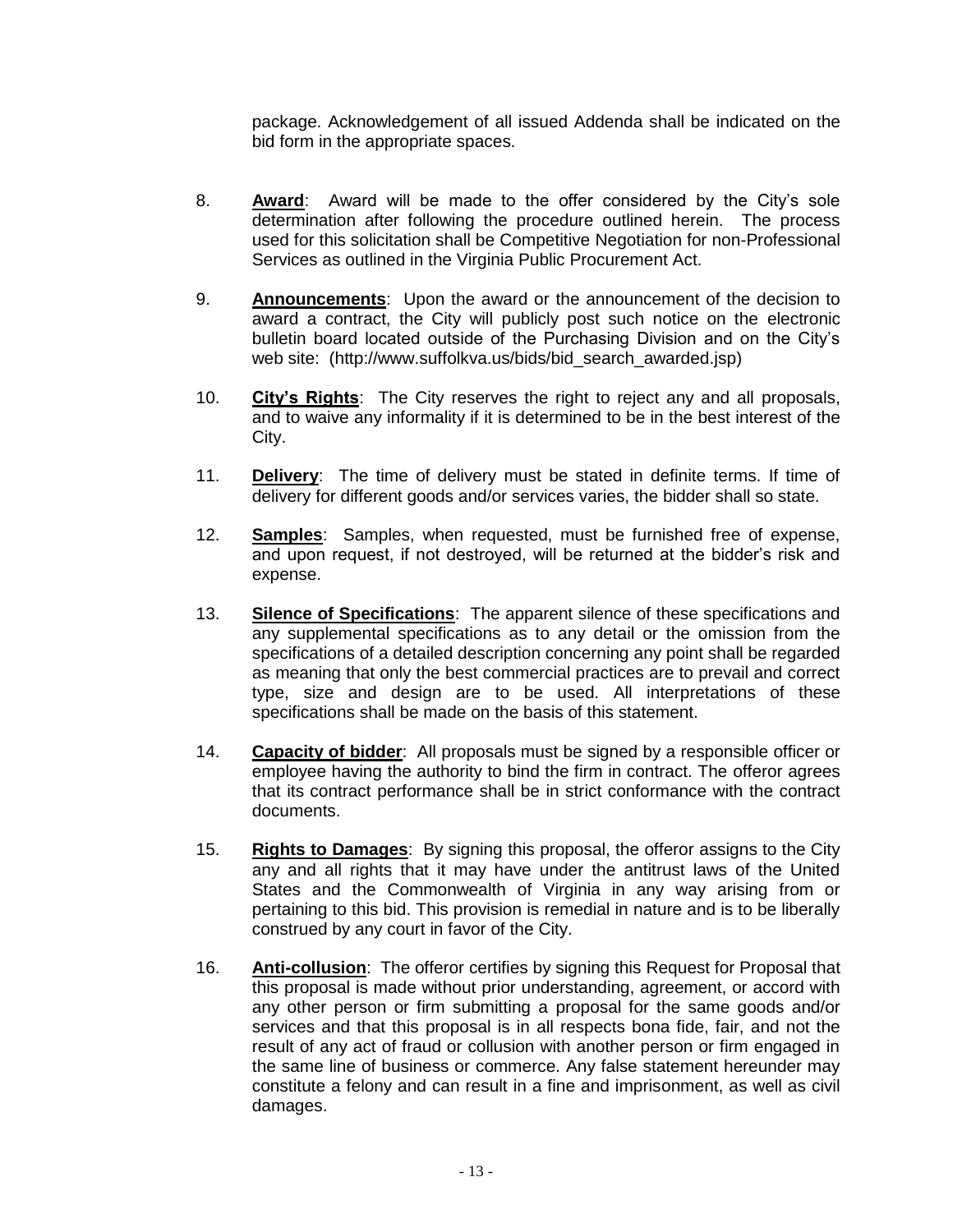- 17. **Indemnification**: Offeror (Consultant) shall defend and indemnify the City, and the City's employees, agents, and volunteers, from and against any and all damage claim, liability, cost, or expense (including, without limitation, attorney's fees and court costs) of every kind and nature (including, without limitation, those arising from any injury or damage to any person, property or business) incurred by or claimed against the Offeror (Consultant), its employees, agents, and volunteers, or incurred by or claimed against the City, the City's employees, agents, and volunteers, arising out of, or in connection with, the performance of all services hereunder by the Offeror (Consultant). This indemnification includes, but is not limited to, any financial or other loss, including, but not limited to, any adverse regulatory, agency or administrative sanction or civil penalties, incurred by the City due to the negligent, fraudulent or criminal acts of the Offeror (Consultant) or any of the Offeror's (Consultant's) officers, shareholders, employees, agents, consultants, sub-consultants, or any other person or entity acting on behalf of the Offeror (Consultant). Unless otherwise provided by law, the Offeror (Consultant) indemnification obligations hereunder shall not be limited in any way by the amount or type of damages, compensation, or benefits payable by or for the Contractor (Consultant) under workers' compensation acts, disability benefit acts, other employee benefit acts, or benefits payable under any insurance policy. This paragraph shall survive the termination of the contract including any renewal or extension thereof.
- 18. **Copyright Protection**: The Contractor agrees to defend and save the City, its agents, officials, and employees, harmless from liability of any nature or kind, for use of any copyright, composition, secret process, patented or unpatented invention, articles or appliances furnished or used in the performance of the contract, or which the Contractor is not the patentee, assignee, or licensee, to the same extent as provided in the above paragraph.
- 19. **Laws, Regulations**: The Contractor shall keep fully informed of all federal, state, and local laws, ordinances and regulations that in any manner affect the conduct of the work. The Contractor shall at all times observe and comply with all such laws, ordinances and regulations.
- 20. **Alien employment**: The Contractor certifies that he does not and shall not during the performance of the contract for goods and services in the Commonwealth, knowingly employ unauthorized aliens as defined in the federal Immigration Reform and Control Act of 1986, as amended.
- 21. **Default**: In event of default by the Contractor, the City reserves the right to procure the goods and/or services from other sources, and hold the Contractor liable for any excess cost occasioned thereby. Such actions taken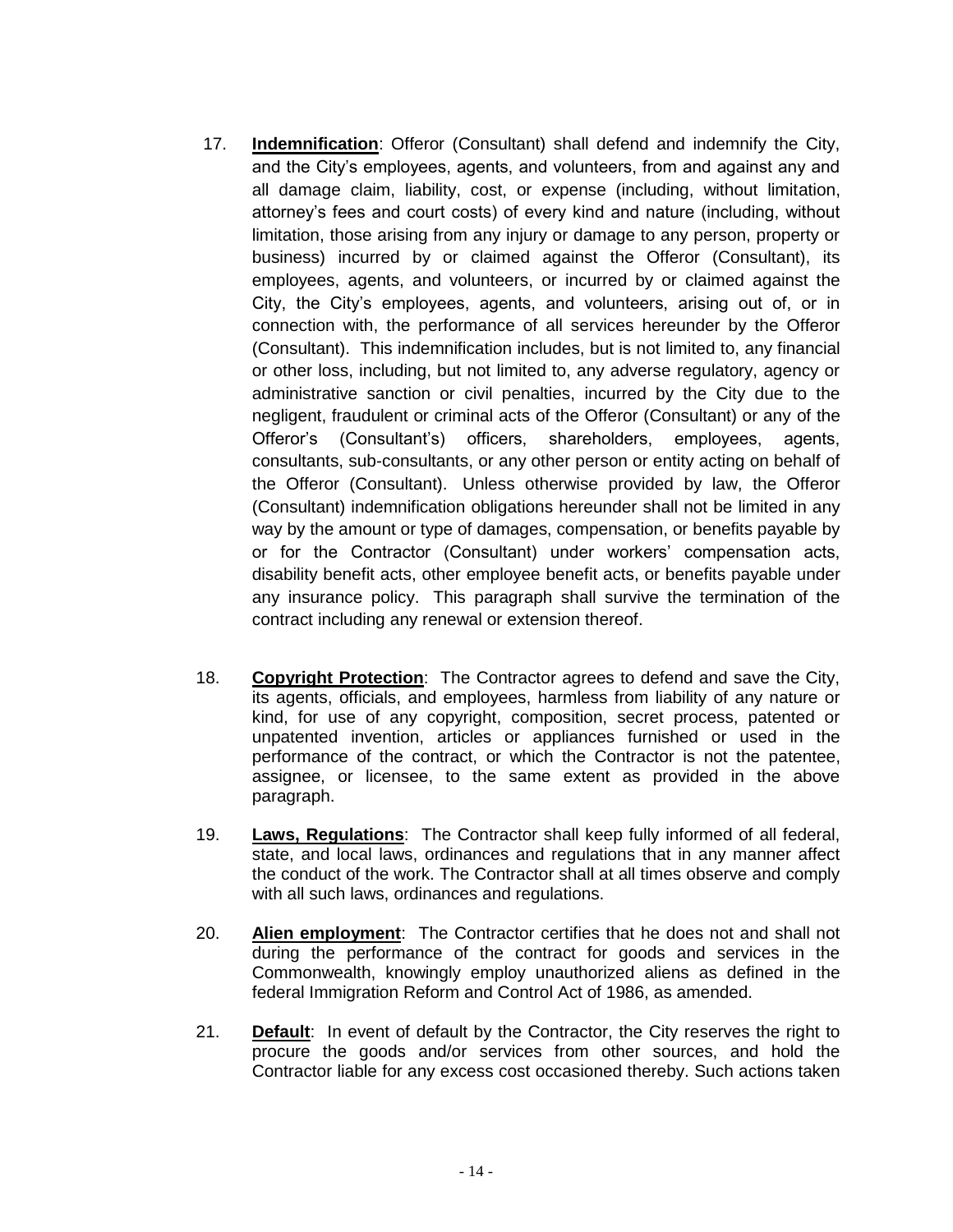by the City shall not release the contractor from additional remedies that may be allowed by law.

- 22. **Availability of Funds**: When a contract resulting from this solicitation involves multiple fiscal periods, such contract shall be deemed in force only to the extent of appropriations available to each department for the purchase of such goods and/or services. The City's extended obligations on those contracts that envision extended funding through successive fiscal periods shall be contingent upon actual appropriations for the following years.
- 23. **Appeals Procedure**: Upon your request, administrative appeals information will be provided that shall be used for hearing protests of a decision to award, or an award, appeals from refusal to allow withdrawal of proposals, appeals from disqualification, appeals for debarment or suspension, or determination of non-responsibility and appeals from decision or disputes arising during the performance of a contract. To be timely all appeals shall be made within the time periods set forth by the Virginia Public Procurement Act, §2.2-4357, et seq. Contact the buyer at once for assistance.
- 24. **Faith-based Organizations**: The City of Suffolk does not discriminate against faith-based organizations.
- 25. **Anti-Discrimination**: By submitting their proposals, offerors certify to the City that they will conform to the provisions of the Federal Civil Rights Act of 1964, as amended, as well as the Virginia Fair Employment Contracting Act of 1975, as amended, where applicable, the Virginians with Disabilities Act, the Americans with Disabilities Act and 2.2-4311 of the Virginia Public Procurement Act (VPPA). If the award is made to a faith-based organization, the organization shall not discriminate against any recipient of goods, services, or disbursements made pursuant to the contract on the basis of the recipient's religion, religious belief, refusal to participate in a religious practice, or on the basis of race, age, color, gender or national origin and shall be subject to the same rules as other organizations that contract with public bodies to account for the use of the funds provided; however, if the faith-based organization segregates public funds into separate accounts, only the accounts and programs funded with public funds shall be subject to audit by the public body. (Code of Virginia 2.2.4343.1E).

In every contract over \$10,000 shall include the following provisions:

- 1. During the performance of this contract, the Contractor agrees as follows:
- a. The Contractor will not discriminate against any employee or applicant for employment because of race, religion, color, sex, national origin, age, disability, service disabled veterans or any other basis prohibited by state law relating to discrimination in employment, except where there is a bona fide occupational qualification reasonably necessary to the normal operation of the Contractor. The Contractor agrees to post in conspicuous places, available to employees and applicants for employment, notices setting forth the provisions of this nondiscrimination clause.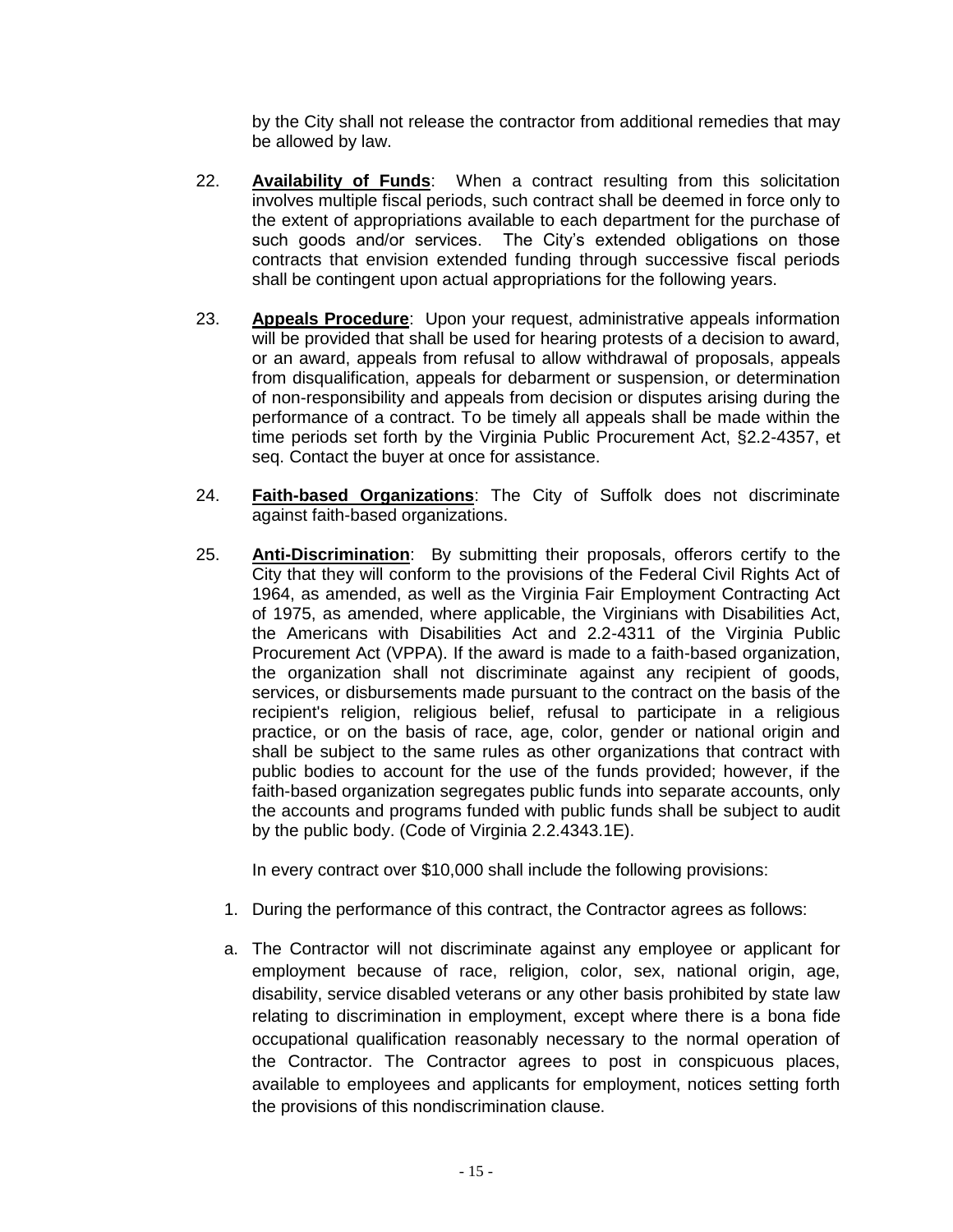- b. The Contractor, in all solicitations or advertisements for employees placed by or on behalf of the Contractor, will state that such Contractor is an equal opportunity employer.
- c. Notices, advertisements and solicitations placed in accordance with federal law, rule or regulation shall be deemed sufficient for the purpose of meeting these requirements.
- 2. The Contractor will include the provisions of Section a, b, and c above in every subcontract or purchase order over \$10,000, so that the provisions will be binding upon each subcontractor or vendor.
- 26. **Drug-Free Workplace**: During the performance of this contract, the Contractor agrees to (1) provide a drug-free workplace for the Contractor's employees; (2) post in conspicuous place, available to employees and applicants for employment, a statement notifying employees that the unlawful manufacture, sale, distribution, dispensation, possession, or use of a controlled substance or marijuana is prohibited in the Contractor's workplace and specifying the actions that will be taken against employees for violations of such prohibition; (3) state in all solicitation or advertisement for employees placed by or on behalf of the Contractor that the Contractor maintains a drugfree workplace; and (4) include the provisions of the foregoing clauses in every subcontract or purchase order of over \$10,000, so that the provisions will be binding upon each subcontractor or vendor.

For the purposes of this section, "drug-free workplace" means a site for the performance of work done in connection with a specific contract awarded to a Contractor, the employees of whom are prohibited from engaging in the unlawful manufacture, sale, distribution, dispensation, possession or use of any controlled substance or marijuana during the performance of the contract.

- 27. **Assignment of Contract**: A contract shall not be assignable by the Contractor in whole or in part without the written consent of the City.
- 28. **Independent Contractor**: The Contractor and any employees, agents, or other persons or entities acting on behalf of the Contractor shall act in an independent capacity and not as officers, employees, or agents of the City.
- 29. **Scheduling and Delays**: The parties to any contract resultant of this solicitation acknowledge that all or part of the work to be performed hereunder may be delayed and extended at the option of the City. Such delays may be caused by delays, denials and modifications of the various state or federal permits, or for other reasons. The City shall not be required to pay any of the Contractor's direct or indirect costs, or claims for compensation, extended overhead, or other damage or consequential damages arising out of or related to any delays or interruptions required or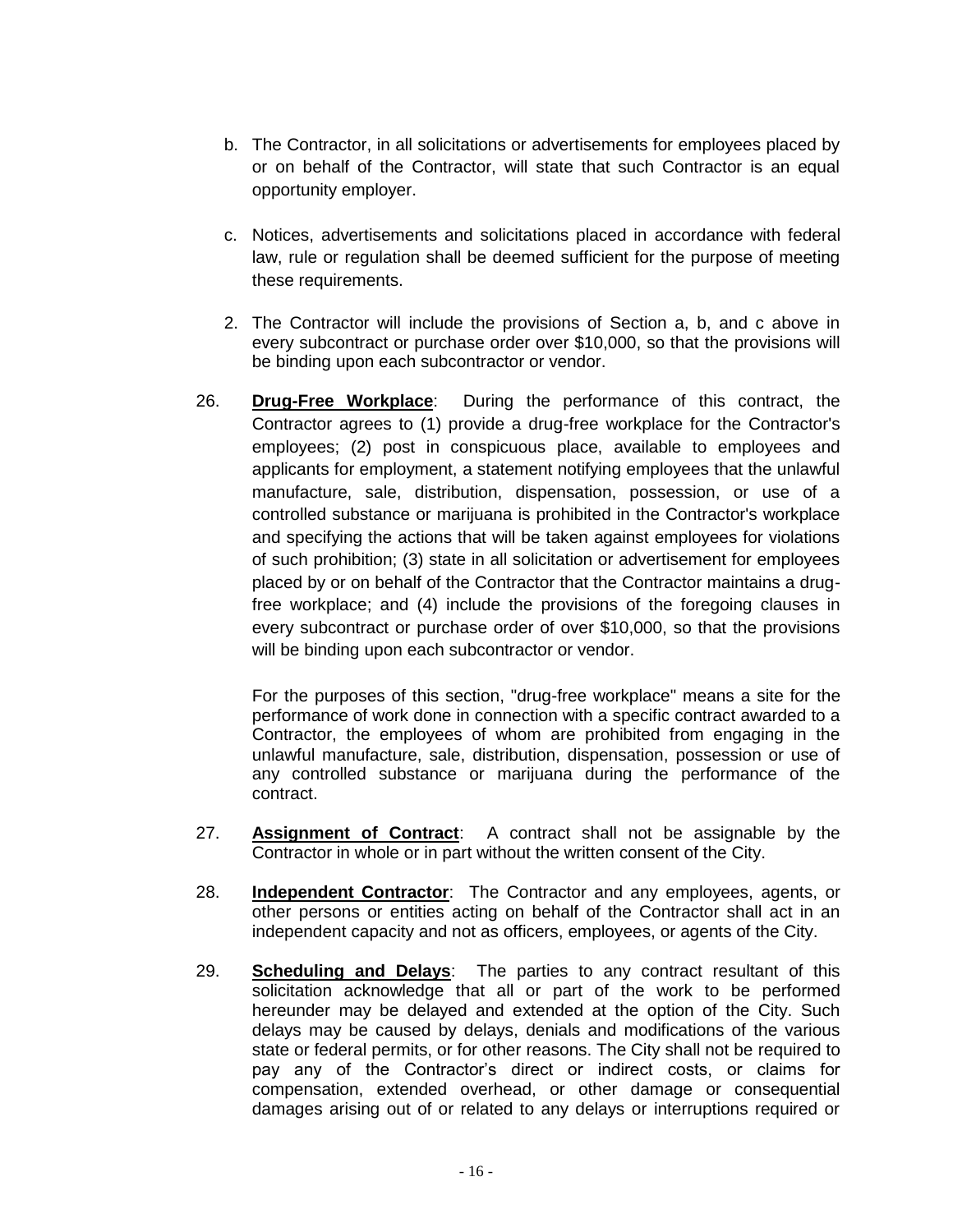ordered by the City. If the City delays the project for any reason for a continuous period of ninety (90) days or more, the City and Contractor will negotiate a mutually agreeable adjustment to the Contractor's award amount. Notwithstanding the above, in construction contracts, to the extent that an unreasonable delay is caused by the act or omissions of the City due to causes within the City's control, the above waiver or release shall not apply.

30. **Governing Law**: This Agreement is made, entered into, and shall be performed in the City of Suffolk, Virginia, and shall be governed by the applicable laws of the Commonwealth of Virginia without regard to its conflict of law rules. In the event of litigation concerning this Agreement, the parties agree to the exclusive jurisdiction and venue of the Circuit Court of the City of Suffolk, Virginia; however, in the event that the federal court has jurisdiction over the matter, then the parties agree to the exclusive jurisdiction and venue of the U.S. District Court for the Eastern District of Virginia, Norfolk Division.

The Consultant shall not cause a delay in services because of the pending or during litigation proceedings, except with the express, written consent of the City or written instruction/order from the Court.

- 31. **Severability**: If any provision of this contract or the application thereof to any person or circumstances shall to any extent be invalid or unenforceable, the remainder of this contract, or the application of such provision to persons or circumstances other than those which it is invalid or unenforceable, shall not be affected hereby, and each provision of this contract shall be valid and enforced to the full extent permitted by law.
- 32. **Termination for Convenience**: The City may at any time, and for any reason, terminate this Contract by written notice to Contractor specifying the termination date, which shall be not less than thirty (30) days from the date such notice is mailed.

Notice shall be given to Contractor by certified mail/return receipt requested at the address set forth in Contractor's Bid Proposal or as provided in this Contract. In the event of such termination, Contractor shall be paid such amount as shall compensate Contractor for the work satisfactorily completed, and accepted by the City, at the time of termination. If the City terminates this Contract, Contractor shall withdraw its personnel and equipment, cease performance of any further work under this Contract, and turn over to the City any work completed or in process for which payment has been made.

33. **Termination for Cause**: In the event that Contractor shall for any reason or through any cause be in default of the terms of this Contract, the City may give Contractor written notice of such default by certified mail/return receipt requested at the address set forth in Contractor's Bid/Proposal or as provided in this Contract.

Unless otherwise provided, Contractor shall have ten (10) days from the date such notice is mailed in which to cure the default. Upon failure of Contractor to cure the default, the City may immediately cancel and terminate this Contract as of the mailing date of the default notice.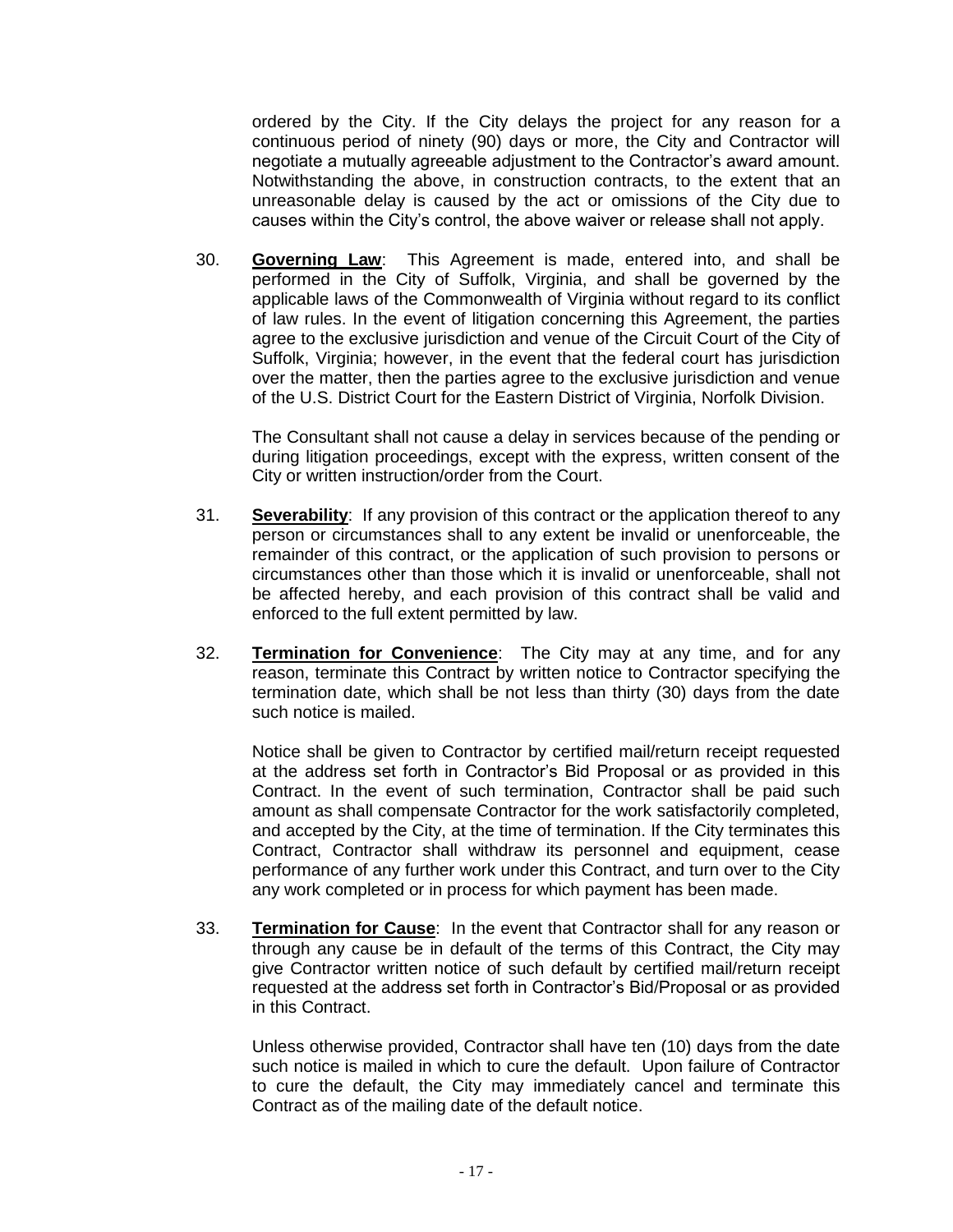Upon termination, Contractor shall withdraw its personnel and equipment, cease performance of any further work under the Contract, and turn over to the City any work in process for which payment has been made. In the event of violations of law, safety or health standards and regulations, this Contract may be immediately cancelled and terminated by the City and provisions herein with respect to opportunity to cure default shall not be applicable.

34. **Contact Prohibition**: Direct contact with City departments other than Purchasing, on the subject of this proposal is expressly forbidden except with the foreknowledge and permission of the Contract Officer. Violation may result in a determination that your firm is ineligible for an award.

All questions shall be in writing to the Contract Officer shown on the title page of the proposal. The respondents to this proposal shall not contact, either directly or indirectly, any other employee or agent of the City regarding this RFP. This prohibition shall also extend to the Suffolk City Council and locally elected officials. Any such unauthorized contact may disqualify the offeror from this procurement.

- 35. **Additional Conditions**: The Conditions and Instructions in this solicitation are intended to apply to the resulting contract and shall supersede any conflicting terms offered. Any additional conditions a offeror intends be considered must be submitted with the proposal and noted as an exception. Such exceptions may result in a finding that the submittal is 'non-responsive' to the proposal, negating possibility of an award to that offeror. Contractual documents submitted by the successful firm after an award will not be accepted.
- 36. **Contractor Failure to Perform**: Failure of the Contractor to perform the contract by reason of the City's non-acceptance of additional conditions submitted after the award shall result in termination of the contract by the City, and may result in debarment of the Contractor for a period of up to three (3) years. Termination and /or debarment of the Contractor shall not constitute a waiver by the City of any other rights or remedies available to the City by law or contract.
- 37. **Conflict**: In the event of a conflict between the contract documents, including these Conditions and Instructions, and the terms of a purchase order or related document issued by Purchasing, the contract documents shall control.
- 38. **Records and Inspection**: The Consultant shall maintain full and accurate records with respect to all matters covered under this contract, including, without limitation, accounting records, written policies, procedures, time records, telephone records, and any other supporting evidence used to memorialize, reflect, and substantiate charges or fees related to this contract. The Consultant's records shall be open to inspection and subject to audit and/or reproduction, during normal working hours, by the City and its employees, agents or authorized representatives after giving at least three (3) days notice to the Consultant by the City. The City shall have access to such records from the effective date of this contract, for the duration of the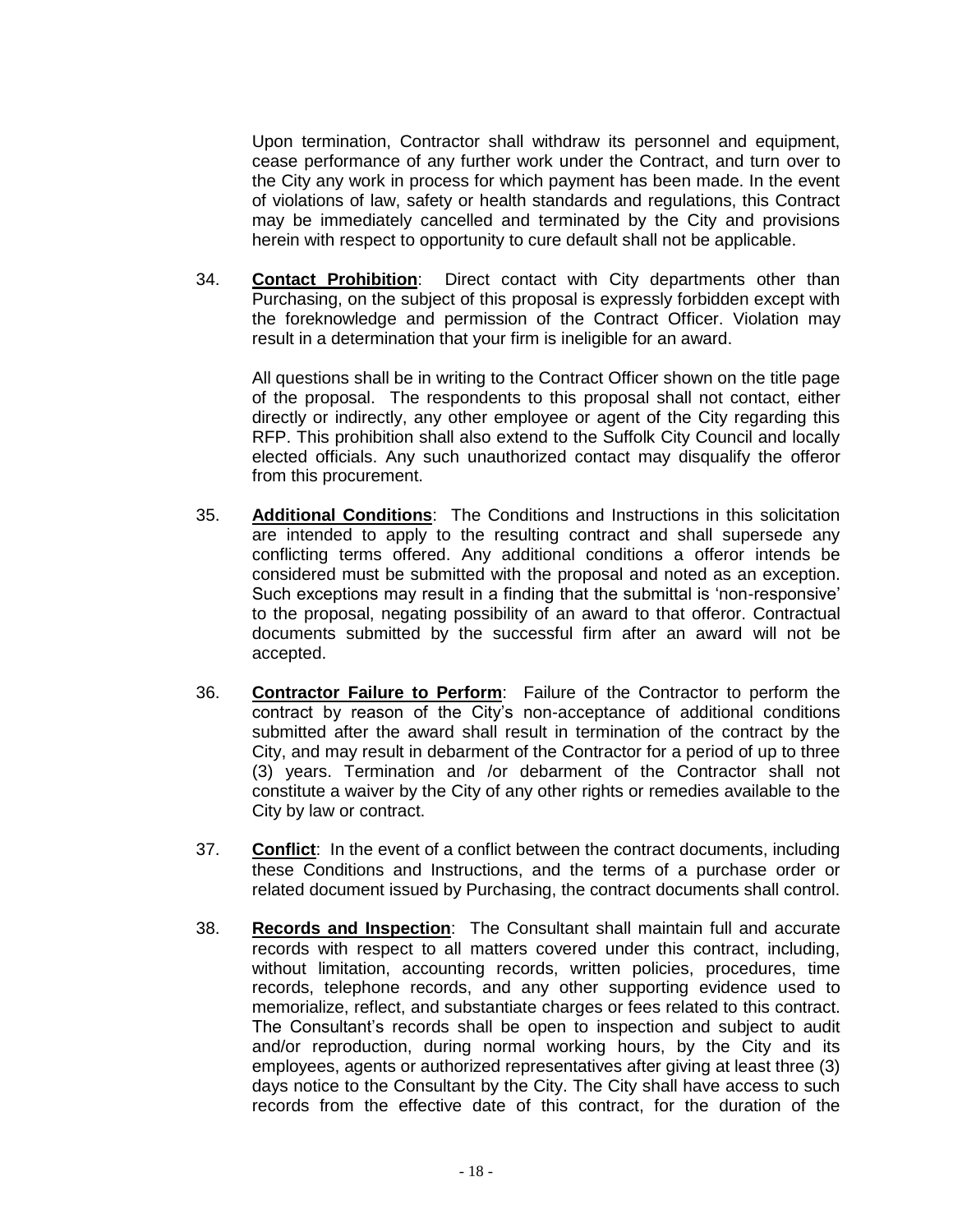contract, and for five (5) years after the date of final payment by the City to the Consultant pursuant to this contract or any renewal or extension of this contract. The City's employees, agents or authorized representatives shall have access to the Consultant's facilities, shall have access to all necessary records and shall be provided adequate and appropriate work space, in order to conduct audits.

- 39. **Rights and Remedies Not Waived**: In no event shall the making by the City of any payment to the Consultant, or the waiver by the City of any provision under this contract including any obligation of the Consultant, constitute or be construed as a waiver by the City of any other provision, obligation, breach of covenant, or any default which may exist under this contract on the part of the Consultant, and the making of any such payment by the City while any such breach or default exists shall not impair or prejudice any right or remedies available to the City.
- 40. **Entire Agreement**: This contract and any additional or supplementary documents incorporated herein by reference contain all the terms and conditions agreed upon by the parties hereto, and no other agreements, oral or otherwise, regarding the subject matter of this contract or any part thereof shall have any validity or bind any of the parties hereto. This contract shall not be modified, altered, changed or amended unless in writing and signed by the parties hereto.
- 41. **Conflicts of Interests**: Consultant shall not accept or receive commissions or other payments from third parties for soliciting, negotiating, procuring, or effecting insurance on behalf of the City.
- 42. **Responsibility of Contractor**: The Contractor shall, without additional costs or fee to the City, correct or revise any errors or deficiencies in his performance. Neither the City's review, approval or acceptance of, nor payment for any of the services required under this Agreement shall be deemed a waiver of rights by the City, and the Contractor shall remain liable to the City for all costs which are incurred by the City as a result of the Contractor's negligent performance of any of the services furnished under this Agreement.
- 43. **Changes and Additions**: It shall be the responsibility of the Consultant to notify the City, in writing, of any necessary modifications or additions in the Scope of this Agreement. Compensation for changes or additions in the Scope of this Agreement will be negotiated and approved by the City, in writing.

It is understood and agreed to by both the City and the Consultant that such modifications or additions to this Agreement shall be made only by the full execution of the City's standard Agreement change order form. Furthermore, it is understood and agreed by both parties that any work done by the Consultant on such modification or addition to this Agreement prior to the City's execution of its standard Agreement change order form shall be at the total risk of the Consultant and said work may not be compensated by the City.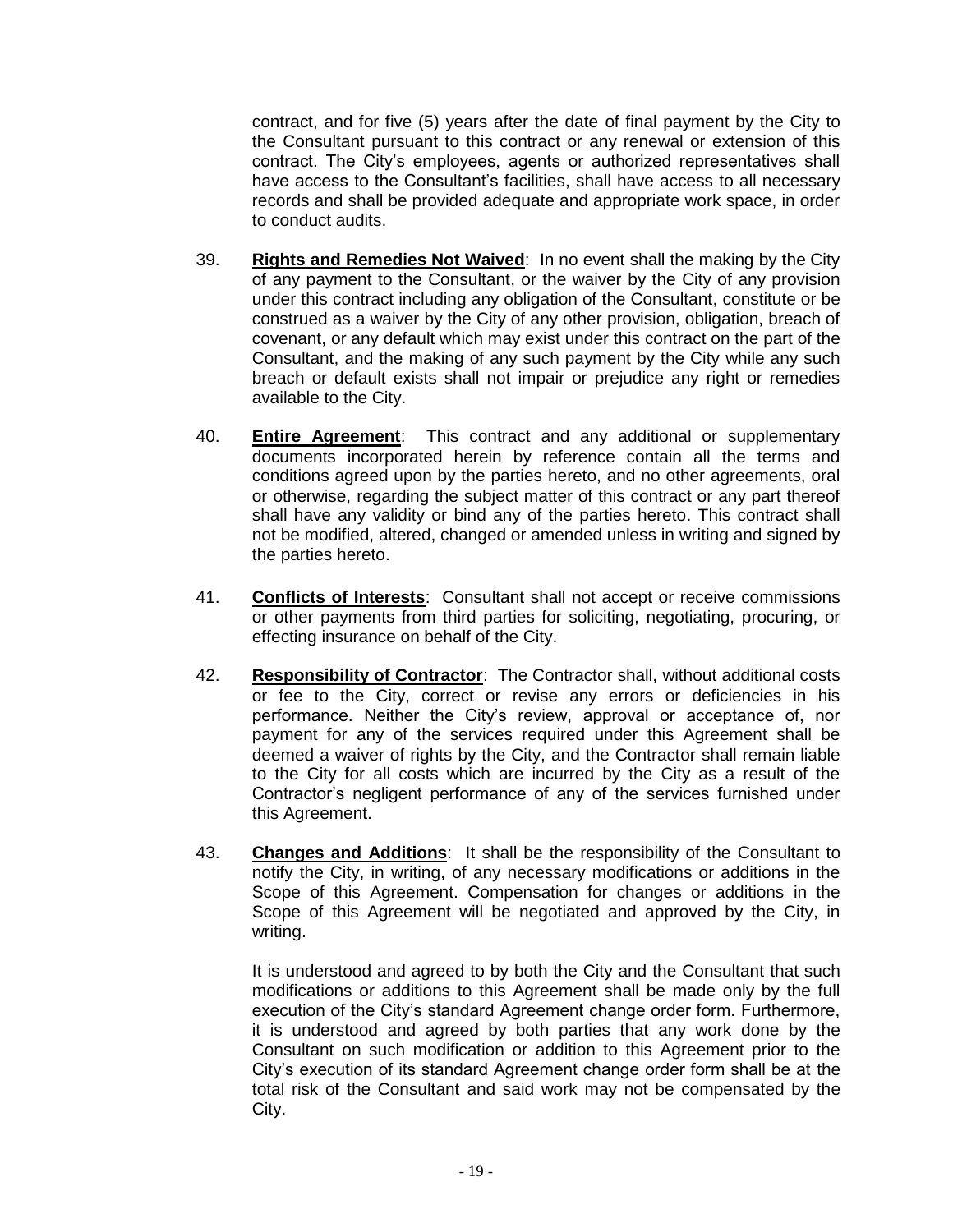- 44. **Exemption from Taxes**: The City is exempt from State Sales Tax and Federal Excise Tax. Tax Exemption Certificate indicating the City's tax exempt status will be furnished by the City of Suffolk upon request.
- 45. **Debarment Status**: By submitting a proposal, propoers certify that they are not currently debarred by the Commonwealth of Virginia from submitting proposals or proposals on contracts for the type of goods and/or services covered by this solicitation, nor are they an agent of any person or entity that is currently so debarred.
- 46. **Safety**: All Consultants and sub-consultants performing services for the City are required and shall comply with all Occupational Safety and Health Administration (OSHA), State and City Safety and Occupational Health Standards and any other applicable rules and regulations. Also all Consultants and sub-consultants shall be held responsible for the safety of their employees and any unsafe acts or conditions that may cause injury or damage to any persons or property within and around the work site area under this contract.
- 47. **License Requirement**: All firms doing business in the City of Suffolk are required to be licensed in accordance with the City of Suffolk business license ordinance. Wholesale and retail merchants without a business location in the City of Suffolk are exempt from this requirement. Any questions concerning business licenses should be directed to the Commissioner of the Revenue's Office, telephone (757) 514-4260 or email [comrev@suffolkva.us.](mailto:comrev@suffolkva.us)
- 48. **Consultant's Form**: In cases where the City may accept the Consultant's form agreement, whereas certain standard clauses that may appear in the Consultant's form agreement cannot be accepted by the City, and in consideration of the convenience of using that form, and this form, without the necessity of negotiating a separate contract document, the parties hereto specifically agree that, notwithstanding any provisions appearing in the attached Consultant's form contract, the City's contract addendum shall prevail over the terms of the Consultant's agreement in the event of a conflict.
- 49. **Offeror's Qualifications**: Only proposals from established consultants for work similar in scope to work herein shall be considered; the City reserves the right to request specific reference information prior to award. Offeror shall demonstrate that he has adequate and appropriate manpower, tools and equipment to respond and perform in accordance with the provisions herein. The City may, at its option, disqualify a offeror and reject his proposal for cause. Reasons deemed to be sufficient for this action shall include, but not be limited to, the following:
	- Evidence of collusion among offerors.
	- Receipt of more than one proposal on any project from an individual, or from a corporation. This restriction does not apply to sub-consultants.
	- Default on any previous contract.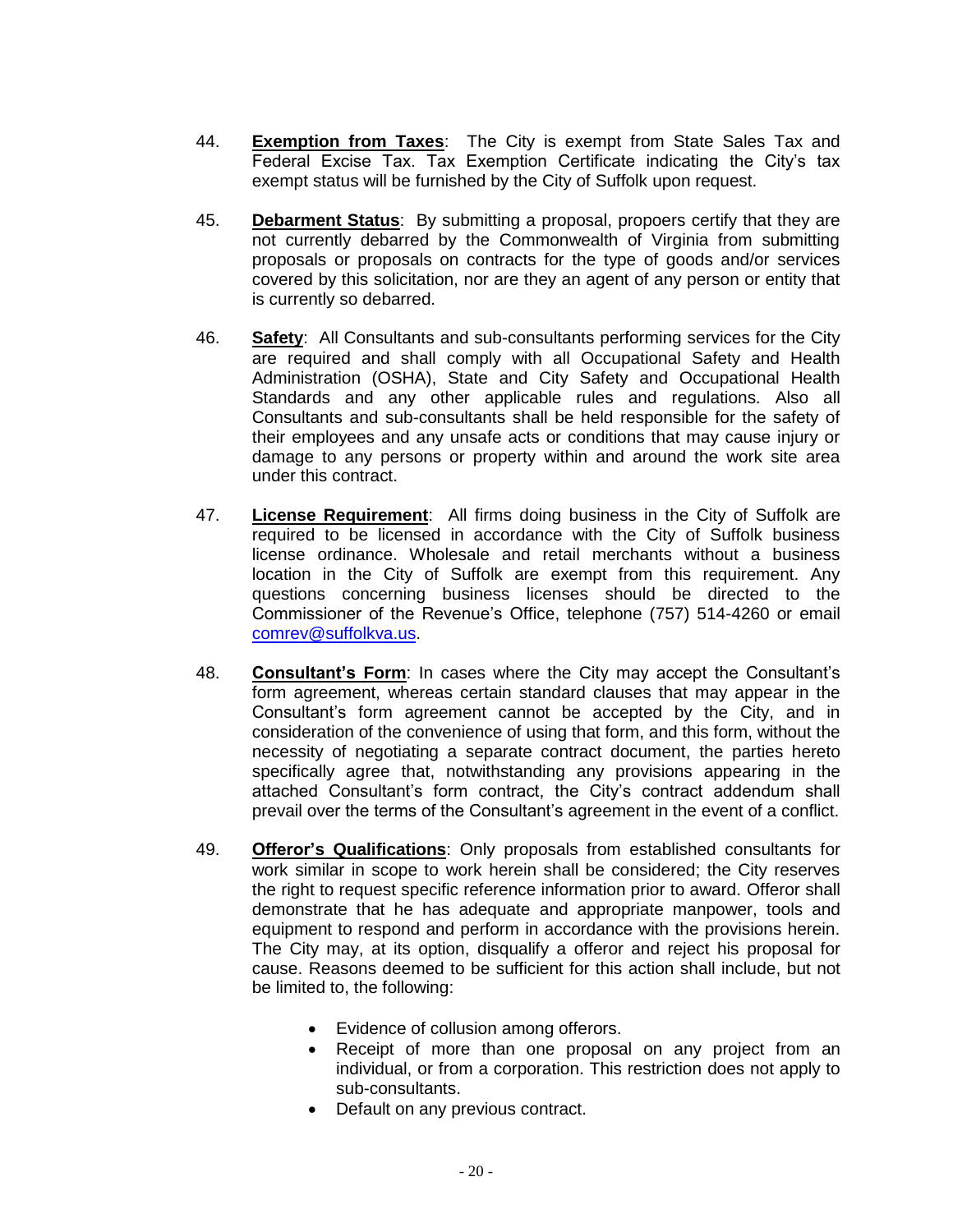- For unreasonable failure to complete a previous contract within the specified time or for being in arrears on an existing contract without reasonable cause for being in arrears.
- Inability to perform as revealed by an investigation of the Proposer's financial statement, experience and/or plant and equipment.
- Consultant does not meet project-specific requirements, as identified in the Contract Documents
- 50. **Pricing to be F.O.B. Destination – Freight Allowed:** Pricing shall be F.O.B. destination-freight included for all competitive bids. F.O.B. Destination-Freight Included shall include all shipping costs to the City location(s) at the unit cost. No additional shipping charges shall be allowed.
- 51. **Contract Quantities**: The quantities specified in the Request for Proposals are estimates only unless otherwise clearly noted, and are given for the information of offeror and for the purpose of proposal evaluation. They do not indicate the actual quantity that will be required, since such volume will depend upon requirements that may develop during the contract period. Quantities shown shall not be construed to represent any amount which the City shall be obligated to purchase under the contract, or relieve the contractor of his obligation to fill all orders placed by the City, except as clearly noted.
- 52. **Competition Intended**: It is the City's intent that the Request for Proposals (RFP) permits competition. It shall be the bidder's responsibility to advise the Buyer in writing if any language requirement, specification, etc., or any combination thereof, inadvertently restricts or limits the requirements stated in this RFP to a single source. Such notification must be received by the Contract Officer prior to the date set for proposals to close.
- 53. **Insurance**: The successful offeror shall procure, maintain, and provide proof of, insurance coverage for injuries to persons and/or property damage as may arise from or in conjunction with, the work performed on behalf of the City by the offeror, his agents, representatives, employees or subcontractors. Proof of coverage as contained herein shall be submitted fifteen (15) days prior to the commencement of work and such coverage shall be maintained by the offeror for the duration of the contract period; for occurrence policies. Claims made policies must be in force or that coverage purchased for three (3) years after contract completion date.
	- a. General Liability

Coverage shall be as broad as: Comprehensive General Liability endorsed to include Broad Form, Commercial General Liability Form including Products/Completed Operations.

1. Minimum Limits, General Liability: \$2,000,000 General Aggregate Limit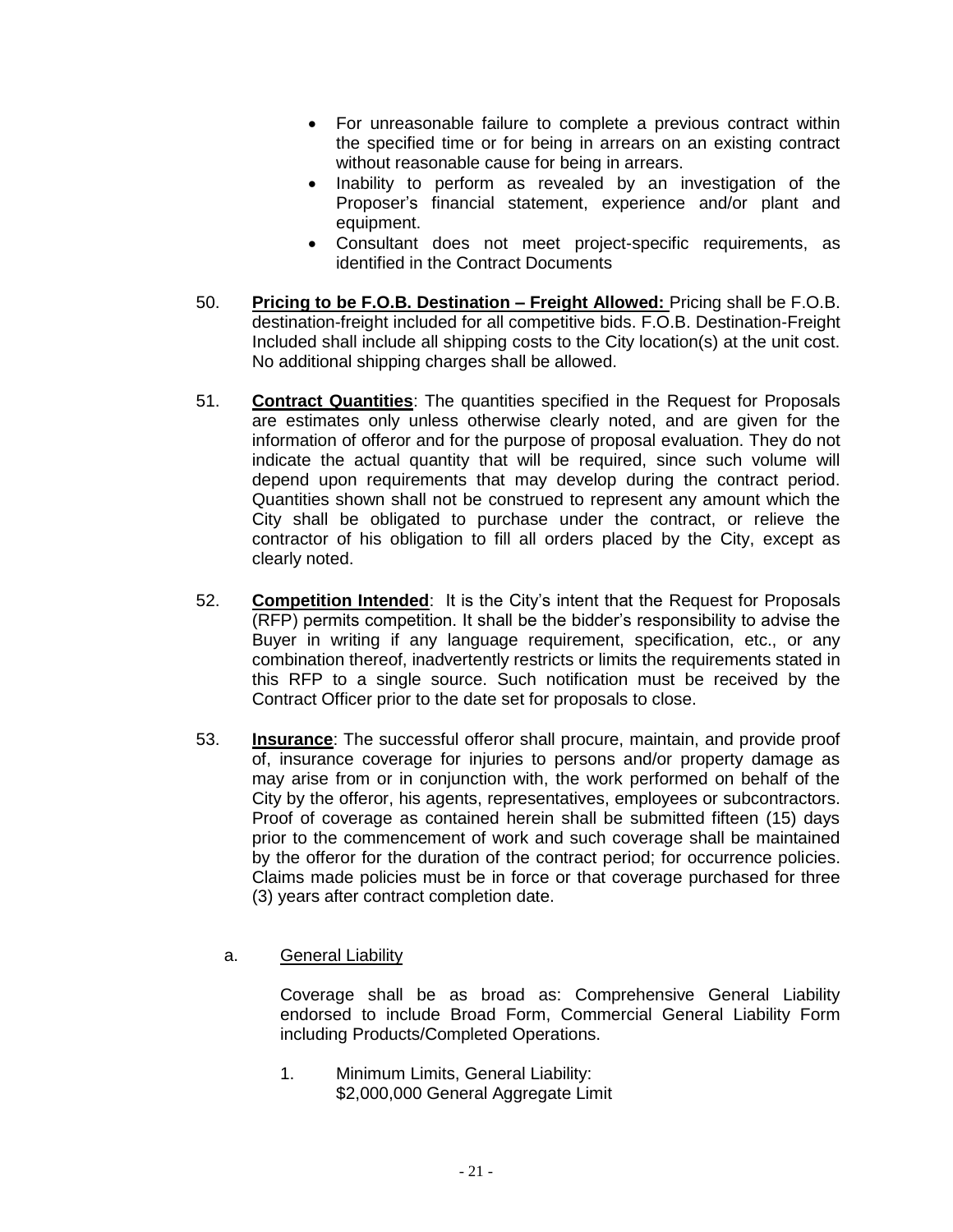\$2,000,000 Products & Completed Operations \$1,000,000 Personal and Advertising Injury \$1,000,000 Each Occurrence Limit \$50,000 Fire Damage Limit \$5,000 Medical Expense Limit

b. Automobile Liability

Coverage sufficient to cover all vehicles owned, used, or hired by the offeror, his agents, representatives, employees or subcontractors.

- 1. Minimum Limits, Automobile Liability: \$1,000,000 Combined Single Limit \$5,000 Medical Expense Limit
- c. Workers' Compensation

Limits as required by the Workers' Compensation Act of Virginia. Employers Liability, \$100,000/ \$500,000/ \$100,000

d. Umbrella/Excess Liability

\$2,000,000 umbrella/excess liability coverage

- e. Coverage Provisions
	- 1. All deductibles or self-insured retention shall appear on the certificate(s).
	- 2. The City of Suffolk, its' officers/ officials, employees, agents and volunteers shall be added as "additional insured" as their interests may appear. This provision does not apply to Professional Liability or Workers' Compensation/Employers' Liability.
	- 3. The offeror's insurance shall be primary over any applicable insurance or self-insurance maintained by the City.
	- 4. Shall provide thirty (30)days written notice to the City before any cancellation, suspension, or void of coverage in whole or part, where such provision is reasonable.
	- 5. All coverage for subcontractors of the offeror shall be subject to all of the requirements stated herein.
	- 6. Failure to comply with any reporting provisions of the policy(s) shall not affect coverage provided the City, its' officers/officials, agents, employees and volunteers.
	- 7. The insurer shall agree to waive all rights of subrogation against the City, its' officers/officials, agents, employees or volunteers for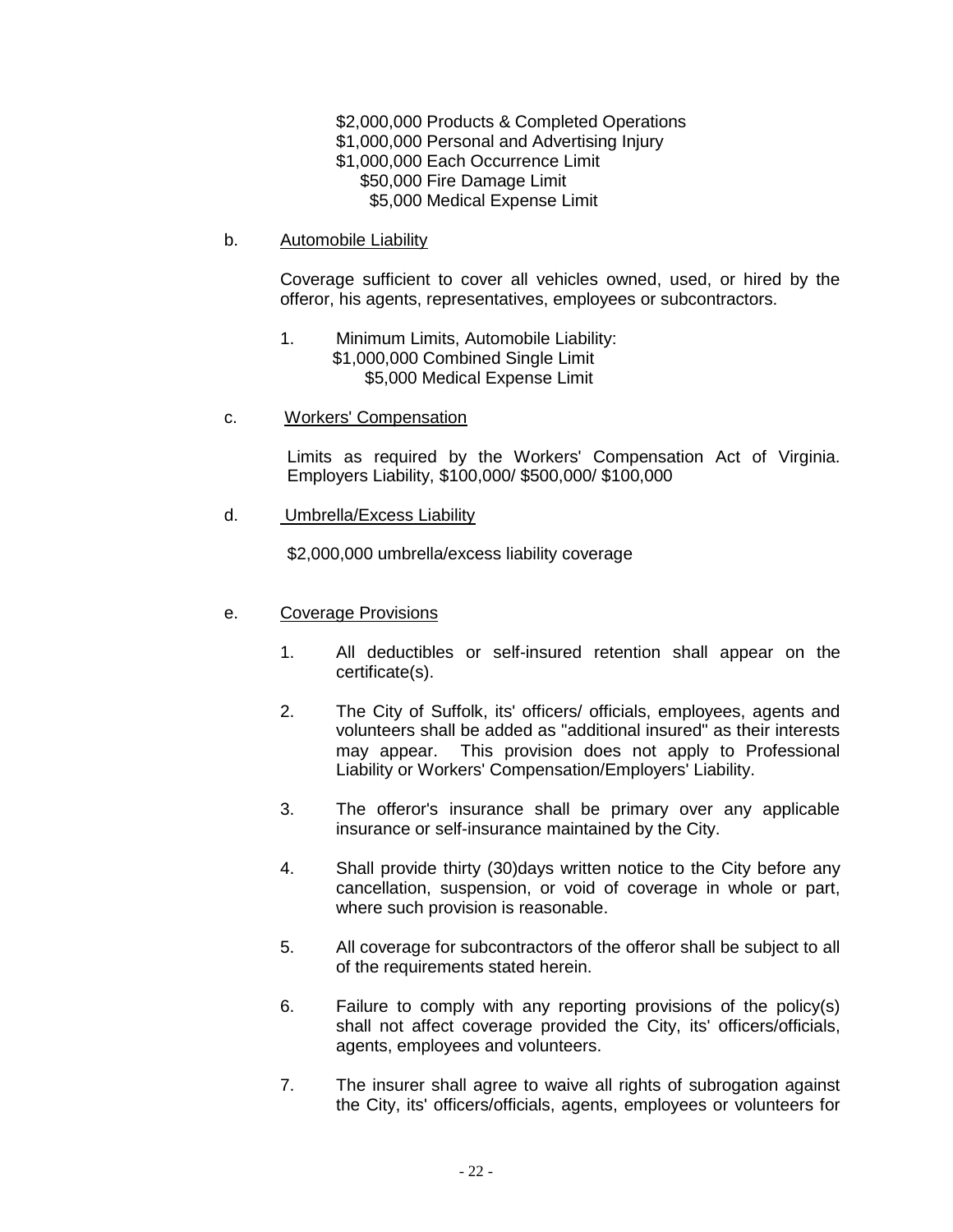any act, omission or condition of premises which the parties may be held liable by reason of negligence.

- 8. The offeror shall furnish the City certificates of insurance including endorsements affecting coverage. The certificates are to be signed by a person authorized by the insurance company(s) to bind coverage on its' behalf, if executed by a broker, notarized copy of authorization to bind, or certify coverage must be attached.
- 9. All insurance shall be placed with insurers maintaining an A.M. Best rating of no less than an A:VII. If A.M. Best rating is less than A:VII, approval must be received from City's Risk Officer.

All coverage designated herein shall be as broad as the Insurance Services Office (ISO) forms filed for use with the Commonwealth of Virginia.

54. **Invoicing/ Payment and Interest:** Prior to payment the vendor shall provide their federal employer identification number. Payment to vendor shall be made not more than forty-five (45) days after goods or services are received; or not more the forty-five (45) days after the invoice is rendered, whichever is later.

Unless otherwise provided under the terms of this contract, interest for late payment shall not exceed one percent (1%) per month.

The firm shall submit invoices on a frequency to be determined, as agreed upon by the City, for each payment requested. Such statement shall also include a detailed breakdown of all charges.

All such invoices will be paid promptly unless any items thereon are questioned, in which event payment will be withheld pending verification of the amount claimed and the validity of the claim. The firm shall provide complete cooperation during any such investigation.

- 55. **Payments to Subcontractors:** Within seven (7) days after receipt of amounts paid by the City for work performed by a subcontractor under this contract, the Contractor shall either:
	- a. Pay the Subcontractor for the proportionate share of the total payment received from the City attributable to the work performed by the Subcontractor under this contract; or
	- b. Notify the City and Subcontractor, in writing, of his intention to withhold all or a part of the Subcontractor's payment and the reason for nonpayment.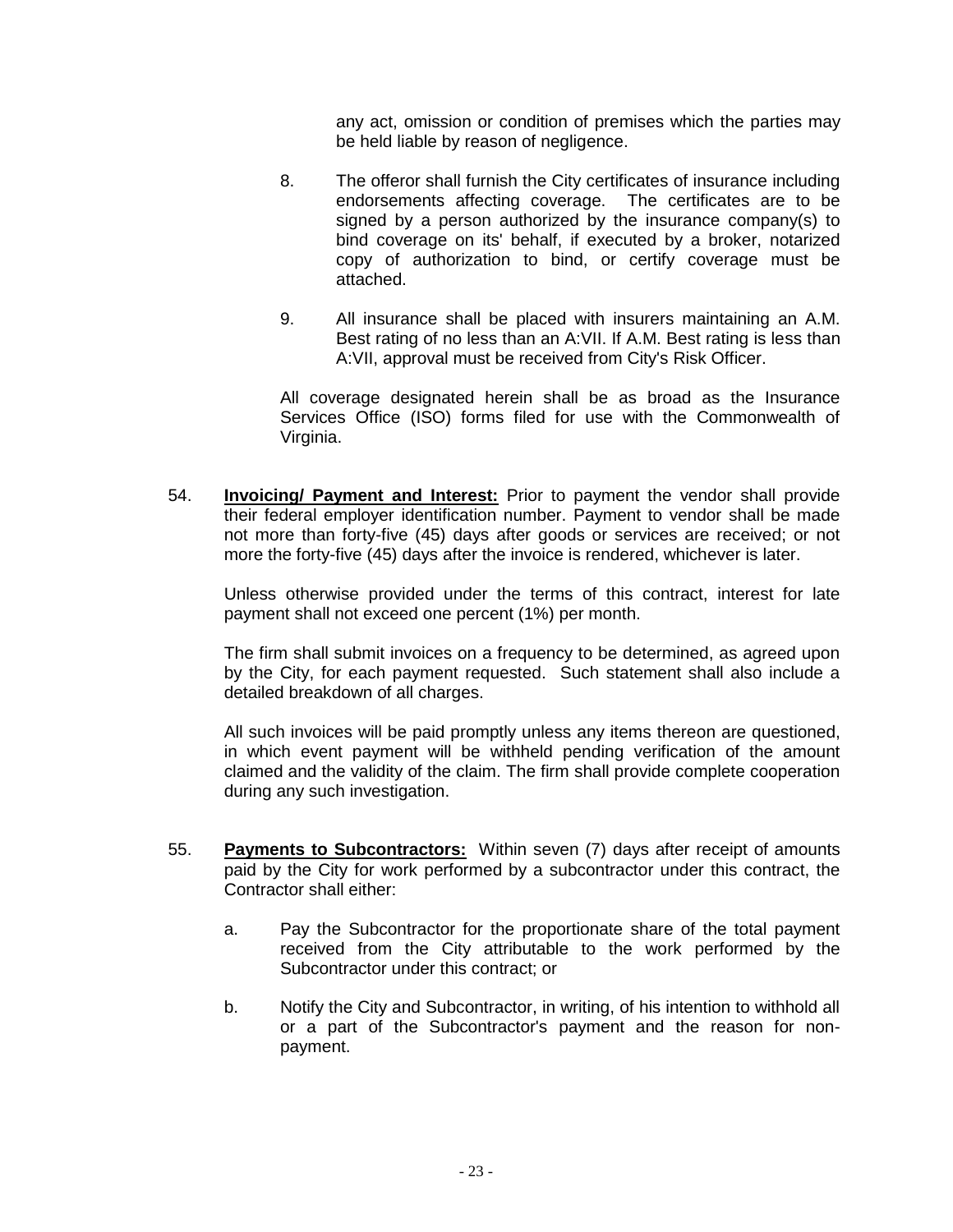The Contractor shall pay interest to the Subcontractor on all amounts owed that remain unpaid beyond the seven-day period except for amounts withheld as allowed in item b. above.

Unless otherwise provided under the terms of this contract, interest shall accrue at the rate of one percent per month.

The Contractor shall include in each of its subcontracts a provision requiring each Subcontractor to include or otherwise be subject to the same payment and interest requirements as set forth above with respect to each lower-tier subcontractor.

The Contractor's obligation to pay an interest charge to a Subcontractor pursuant to this provision may not be construed to be an obligation of the City.

- 56. **Ownership of Documents**: Any reports, specifications, blueprints, negatives or other documents prepared by the Contractor in the performance of its obligations under the resulting contract shall be the exclusive property of City of Suffolk, and all such materials shall be returned to the owner upon completion, termination, or cancellation of this contract. The Contractor shall not use, willingly allow, or cause such materials to be used for any purpose other than performance of all Contractor's obligations under the resulting contract without the prior written consent of City of Suffolk. Documents and materials developed by the Contractor under the resulting contract shall be the property of City or Suffolk; however, the Contractor may retain file copies, which cannot be used without prior written consent of the Owner. City of Suffolk agrees that the Contractor shall not be liable for any damage, loss, or injury resulting from the future use of the provided documents for other than the project specified, when the Contractor is not the firm of record.
- 57. **Submissions:** All project correspondence, design/review documents, reports, etc. prepared by the Contractor shall be distributed to the City's Project Manager for each task in the format and number of copies as directed by the task statement of work. Within thirty (30) days of project completion, the Contractor shall prepare and submit a Project Completion Report with project closeout documents and submit to the City's Project Manager
- 58. **Contractual Disputes**: The Contractor shall give written notice to the Purchasing Agent of his intent to file a claim for money or other relief at the time of the occurrence or the beginning of the work upon which the claim is to be based.

The written claim shall be submitted to the Purchasing Agent no later than sixty (60) days after final payment. If the claim is not disposed of by agreement, the Purchasing Agent shall reduce his decision to writing and mail or otherwise forward a copy thereof to the Contractor within thirty (30) days of receipt of the claim.

The Purchasing Agent's decision shall be final unless the Contractor appeals within thirty (30) days by submitting a written letter of appeal to the City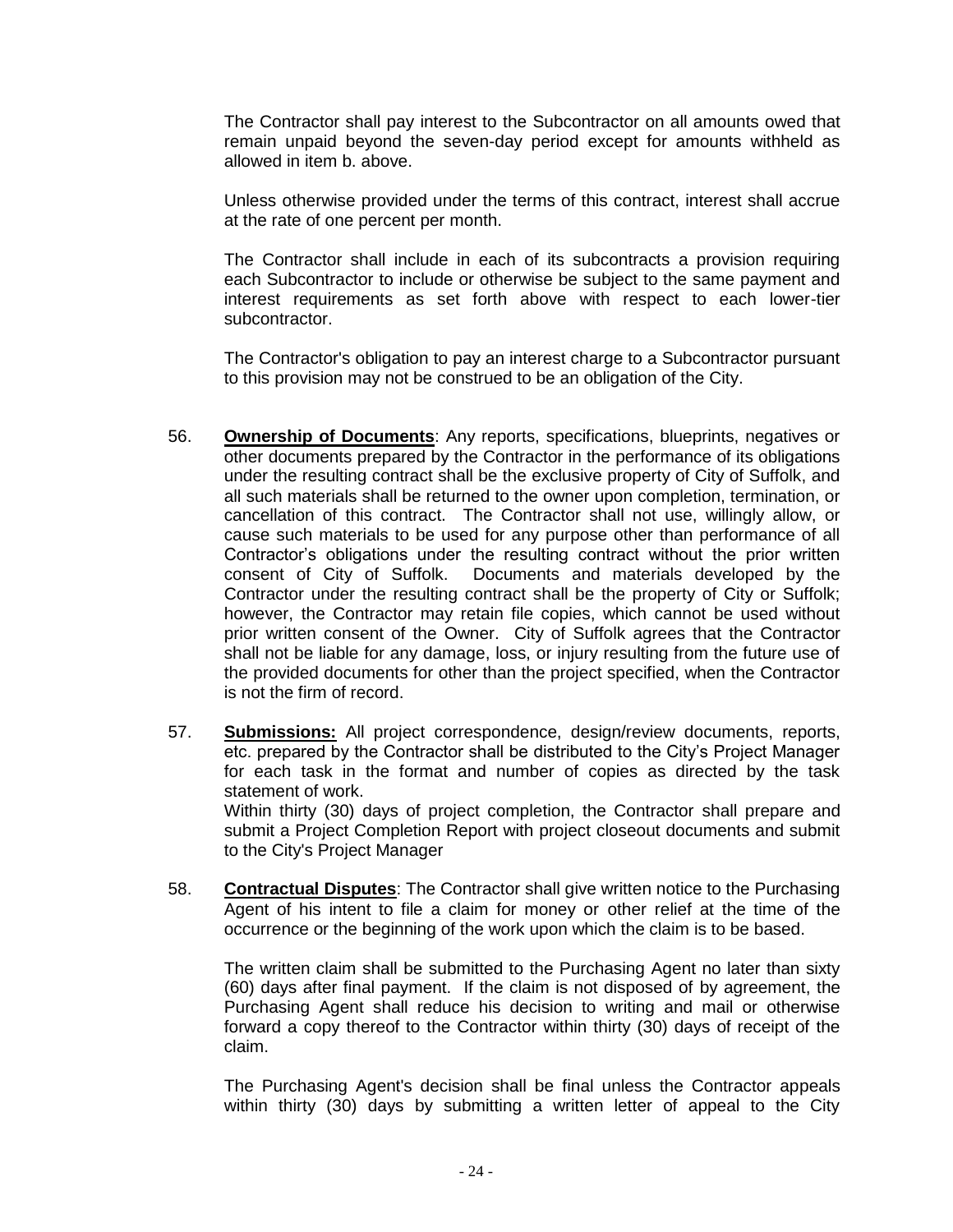Administrator, or his designee. The City Manager shall render a decision within sixty (60) days of receipt of the appeal.

- 59. **Responsibility for Making Corrections:** The Engineer shall, without additional costs or fee to the City, correct or revise any errors or deficiencies in its performance, The City's review, approval, or acceptance of, nor payment of any of the services required under the contract shall be deemed a waiver of rights by the City as a result of the Engineer's negligent performance of any of the services furnished under the contract.
- 60. **Default on Taxes:** No bid or proposal will be accepted from, or any Contract awarded to, any person, firm, or corporation that is in arrears, or in default to the City upon any debt or Contract, or that is a defaulter as surety, or otherwise upon any obligation to the City.
- 61. **Ethics in Procurement: Bidders, offers, contractors or consultants must provide written disclosure with their bid or proposal if one of your officers, directors, trustees, partners, employees, or lenders is an employee or officer of the City of Suffolk or an immediate family member of the employee or officer (as defined by Section 2.2-4368 of the Virginia Public Procurement Act) who is involved personally or substantially participates in procurement transactions or owns or controls an interest of more than three percent (3%) of the company or receives more than \$5,000 annually from the bidder, offeror, contractor or consultant.**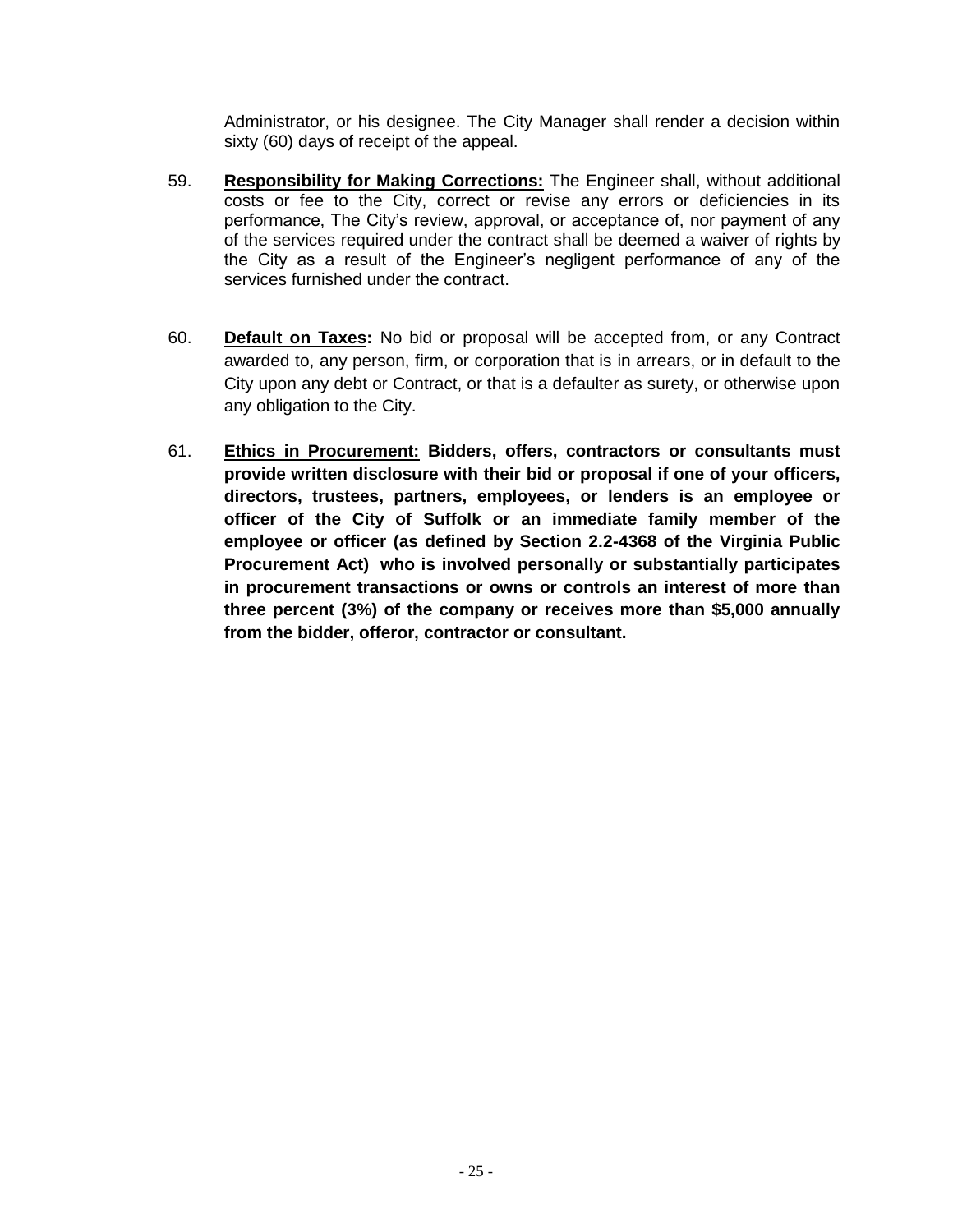# **SIGNATURE SHEET** (Submit with Proposal)

<span id="page-25-0"></span>My signature certifies that the proposal as submitted complies with all Terms and Conditions as set forth and that I have read and understood and agree to all the terms, specifications and conditions as set forth in the RFP and all addendums, except for items listed on the Exceptions to RFP page.

My signature also certifies that the accompanying proposal is not the result of, or affected by, any unlawful act of collusion with another person or company engaged in the same line of business or commerce, or any act of fraud punishable under Title 18.2, Chapter 12, Article 1.1 of the Code of Virginia, 1950, as amended. Furthermore, I understand that fraud and unlawful collusion are crimes under the Virginia Governmental Frauds Act, the Virginia Government Bid Rigging Act, and Virginia Antitrust Act, and Federal Law, and can result in fines, prison sentences, and civil damage awards.

My signature also certifies that this firm has no business or personal relationships with any other companies or persons that could be considered as a conflict of interest or potential conflict of interest to the City of Suffolk and that there are no principals, officers, agents, employees, or representatives of this firm that have any business or personal relationships with any other companies or persons that could be considered as a conflict of interest or a potential conflict of interest to the City of Suffolk, pertaining to any and all work or services to be performed as a result of this request and any resulting contract with the City of Suffolk.

I hereby certify that I am authorized to sign as a Representative for the Firm: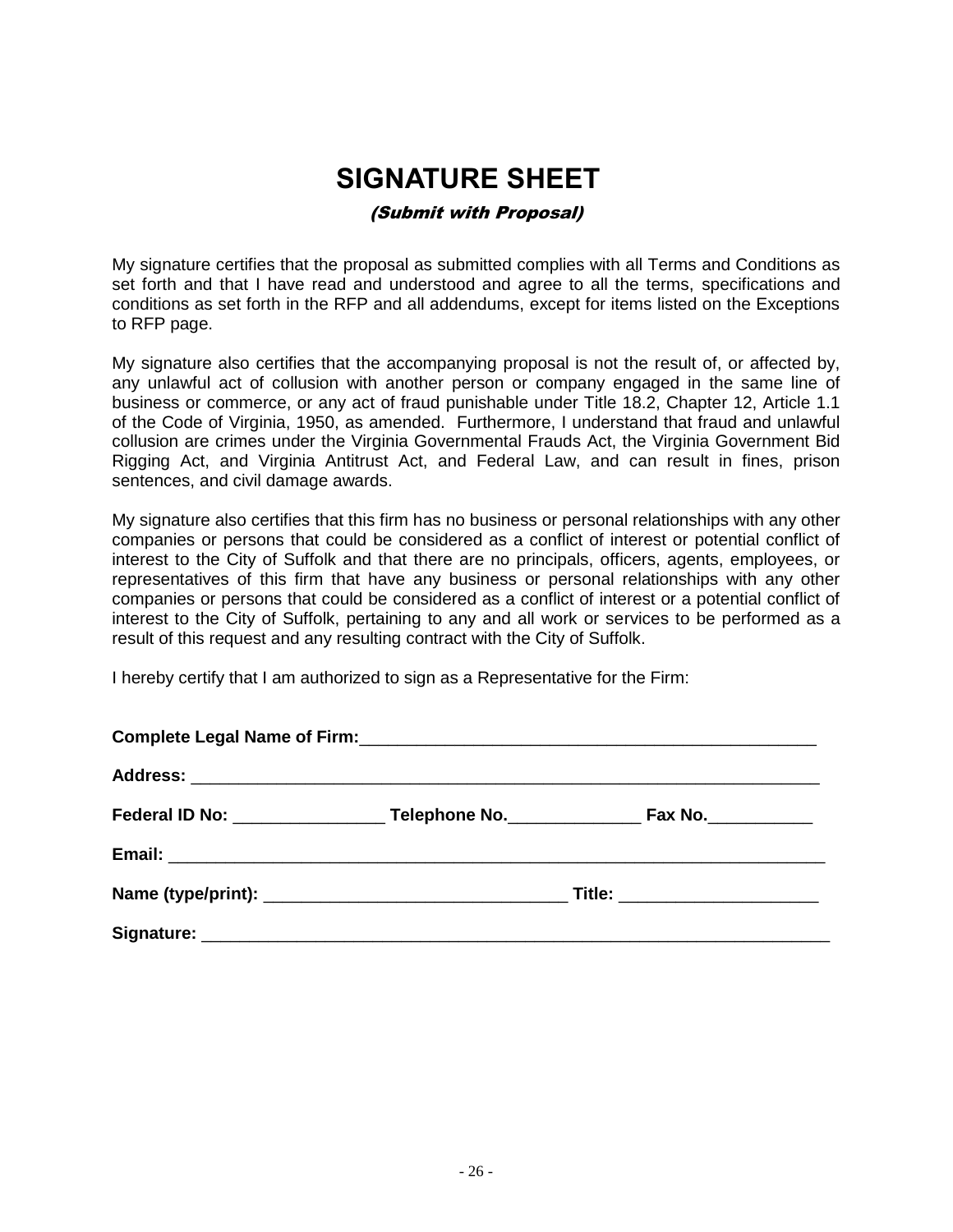# <span id="page-26-0"></span>**PROPRIETARY/CONFIDENTIAL INFORMATION IDENTIFICATION RFP #17111-AG**

Name of Firm/Offeror:

Trade secrets or proprietary information submitted by an offeror shall not be subject to public disclosure under the Virginia Freedom of Information Act; however, the offeror must invoke the protections of §2.2-4342F of the Code of Virginia, in writing, either before or at the time the data or other material is submitted. The written notice must specifically identify the data or materials to be protected, including the section of the proposal in which it is contained, as well as the page number(s), and state the reasons why protection is necessary. The proprietary or trade secret material submitted must be identified by some distinct method such as highlighting or underlining and must indicate only the specific words, figures, or paragraphs that constitute a trade secret or proprietary information. In addition, a summary of proprietary information provided shall be submitted on this form. he designation of an entire proposal document, line item prices, and/or total proposal prices as proprietary or trade secrets is not acceptable. If, after being given reasonable time, the offeror refuses to withdraw such a classification designation, the proposal will be rejected.

| SECTION/TITLE | <b>PAGE</b><br>NUMBER(S) | REASON(S) FOR WITHHOLDING FROM<br>DISCLOSURE |
|---------------|--------------------------|----------------------------------------------|
|               |                          |                                              |
|               |                          |                                              |
|               |                          |                                              |
|               |                          |                                              |
|               |                          |                                              |
|               |                          |                                              |
|               |                          |                                              |
|               |                          |                                              |
|               |                          |                                              |
|               |                          |                                              |
|               |                          |                                              |
|               |                          |                                              |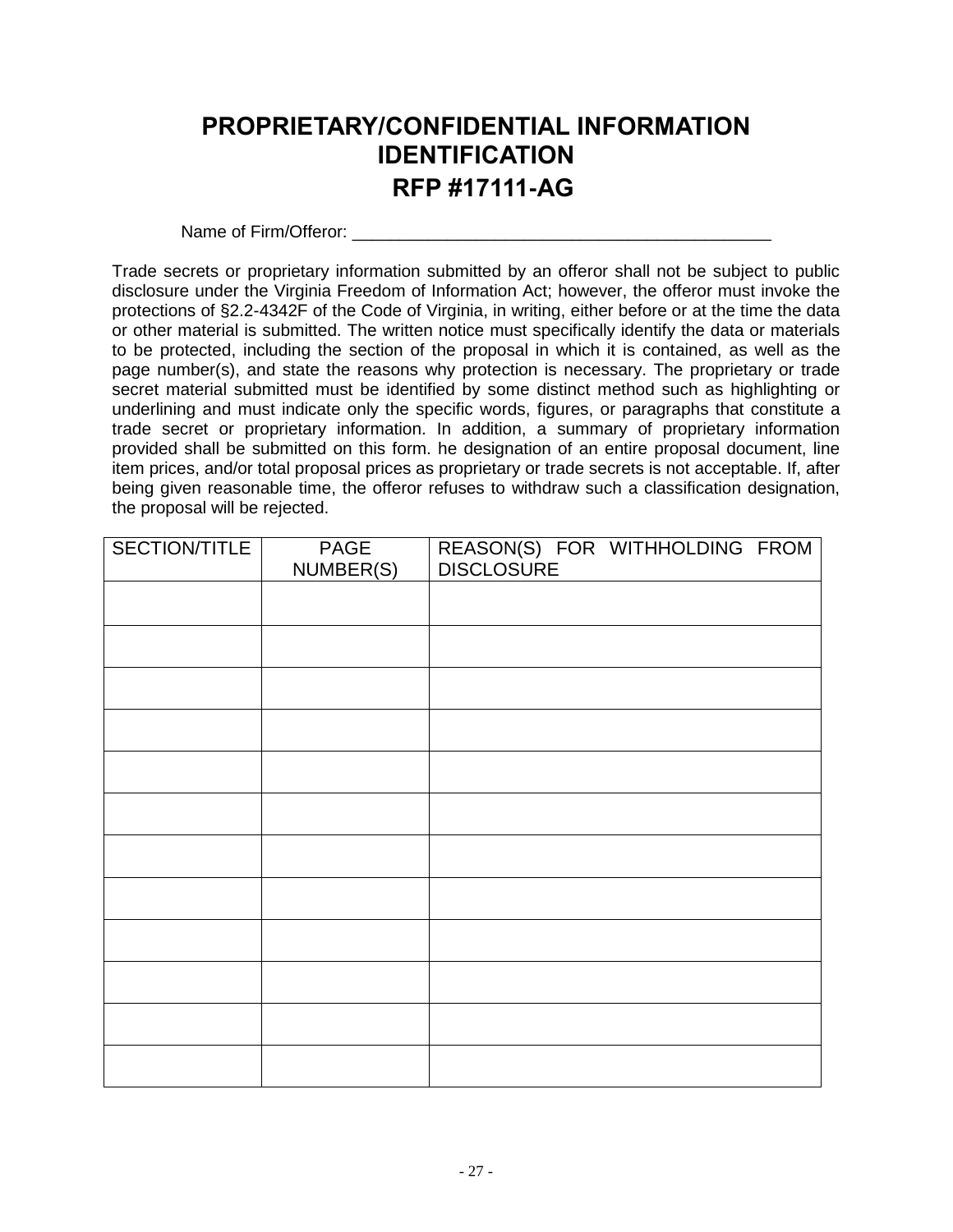# **EXCEPTIONS TO RFP (RFP # 17111-AG)**

### <span id="page-27-0"></span>EXCEPTIONS:

Provider must sign the appropriate statement below, as applicable:

|             | Provider understands and agrees to all terms, conditions, requirements, and<br>specifications stated herein.                                                            |
|-------------|-------------------------------------------------------------------------------------------------------------------------------------------------------------------------|
| Firm:       |                                                                                                                                                                         |
| Date:       |                                                                                                                                                                         |
| $\lambda$   | Provider takes exception to terms, conditions, requirements, or specifications<br>stated herein (Provider must itemize all exceptions below, and return with this bid): |
| Firm:       |                                                                                                                                                                         |
| Date:       |                                                                                                                                                                         |
| Exceptions: |                                                                                                                                                                         |
|             |                                                                                                                                                                         |
|             |                                                                                                                                                                         |
|             |                                                                                                                                                                         |
|             |                                                                                                                                                                         |
|             |                                                                                                                                                                         |
|             |                                                                                                                                                                         |
|             |                                                                                                                                                                         |
|             |                                                                                                                                                                         |
|             |                                                                                                                                                                         |

Providers should note that any exceptions taken from the stated terms and/or specifications may be cause for their submittal to be deemed "non-responsive", risking the rejection of their submittal.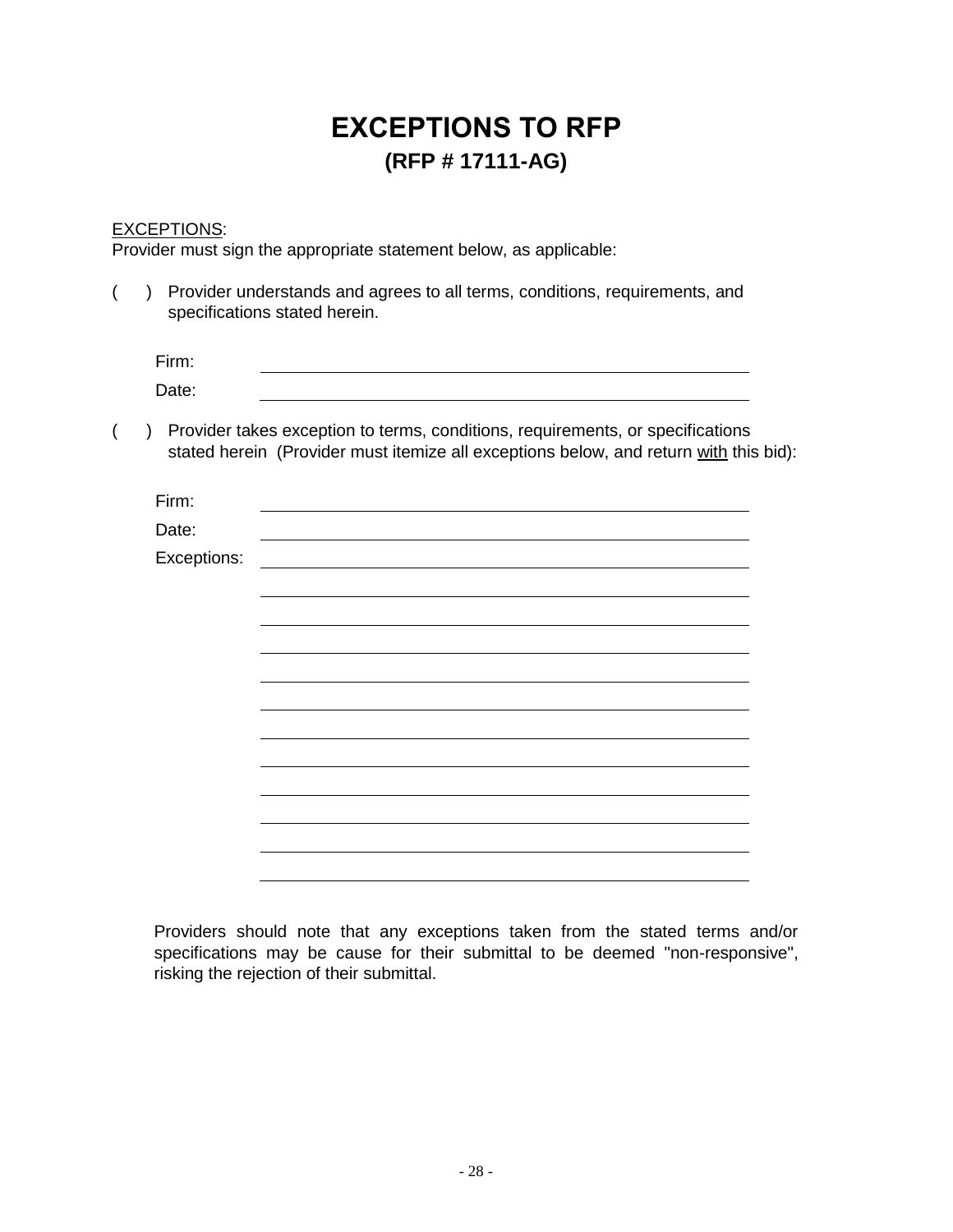#### <span id="page-28-0"></span>**ANTICOLLUSION**/NONDISCRIMINATION/DRUG FREE WORKPLACE CLAUSES

#### **ANTICOLLUSION CLAUSE:**

IN THE PREPARATION AND SUBMISSION OF THIS BID, SAID BIDDER DID NOT EITHER DIRECTLY OR INDIRECTLY ENTER INTO ANY COMBINATION OR ARRANGEMENT WITH ANY PERSON, FIRM OR CORPORATION, OR ENTER INTO ANY AGREEMENT, PARTICIPATE IN ANY COLLUSION, OR OTHERWISE TAKE ANY ACTION IN THE RESTRAINT OF FREE, COMPETITIVE BIDDING IN VIOLATION OF THE SHERMAN ACT (15 U.S.C. SECTION 1), SECTIONS 59.1-9.1 THROUGH 59.1- 9.17 OR SECTIONS 59.1-68.6 THROUGH 59.1-68.8 OF THE CODE OF VIRGINIA.

THE UNDERSIGNED BIDDER HEREBY CERTIFIES THAT THIS AGREEMENT, OR ANY CLAIMS RESULTING THEREFROM, IS NOT THE RESULT OF, OR AFFECTED BY, ANY ACT OF COLLUSION WITH, OR ANY ACT OF, ANOTHER PERSON OR PERSONS, FIRM OR CORPORATION ENGAGED IN THE SAME LINE OF BUSINESS OR COMMERCE; AND, THAT NO PERSON ACTING FOR, OR EMPLOYED BY, THE CITY OF SUFFOLK HAS AN INTEREST IN, OR IS CONCERNED WITH, THIS BID; AND, THAT NO PERSON OR PERSONS, FIRM OR CORPORATION OTHER THAN THE UNDERSIGNED, HAVE, OR ARE, INTERESTED IN THIS BID.

#### **DRUG-FREE WORKPLACE:**

DURING THE PERFORMANCE OF THIS CONTRACT, THE CONTRACTOR AGREES TO (I) PROVIDE A DRUG-FREE WORKPLACE FOR THE CONTRACTOR'S EMPLOYEES; (II) POST IN CONSPICUOUS PLACES, AVAILABLE TO EMPLOYEES AND APPLICANTS FOR EMPLOYMENT, A STATEMENT NOTIFYING EMPLOYEES THAT THE UNLAWFUL MANUFACTURE, SALE, DISTRIBUTION, DISPENSATION, POSSESSION, OR USE OF A CONTROLLED SUBSTANCE OR MARIJUANA IS PROHIBITED IN THE CONTRACTOR'S WORKPLACE AND SPECIFYING THE ACTIONS THAT WILL BE TAKEN AGAINST EMPLOYEES FOR VIOLATIONS OF SUCH PROHIBITION; (III) STATE IN ALL SOLICITATIONS OR ADVERTISEMENTS FOR EMPLOYEES PLACED BY OR ON BEHALF OF THE CONTRACTOR THAT THE CONTRACTOR MAINTAINS A DRUG-FREE WORKPLACE; AND (IV) INCLUDE THE PROVISIONS OF THE FOREGOING SECTIONS I, II, AND III IN EVERY SUBCONTRACT OR PURCHASE ORDER OF OVER \$10,000, SO THAT THE PROVISIONS WILL BE BINDING UPON EACH SUBCONTRACTOR OR VENDOR.

FOR THE PURPOSE OF THIS SECTION, "DRUG-FREE WORKPLACE" MEANS A SITE FOR THE PERFORMANCE OR WORK DONE IN CONNECTION WITH A SPECIFIC CONTRACT AWARDED TO A CONTRACTOR IN ACCORDANCE WITH THIS CHAPTER, THE EMPLOYEES OF WHOM ARE PROHIBITED FROM ENGAGING IN THE UNLAWFUL MANUFACTURE, SALE, DISTRIBUTION, DISPENSATION, POSSESSION OR USE OF ANY CONTROLLED SUBSTANCE OR MARIJUANA DURING THE PERFORMANCE OF THE CONTRACT.

#### **NONDISCRIMINATION CLAUSE:**

- 1. EMPLOYMENT DISCRIMINATION BY BIDDER SHALL BE PROHIBITED.
- 2. DURING THE PERFORMANCE OF THIS CONTRACT, THE SUCCESSFUL BIDDER SHALL AGREE AS FOLLOWS:
	- A. THE BIDDER, WILL NOT DISCRIMINATE AGAINST ANY EMPLOYEE OR APPLICANT FOR EMPLOYMENT BECAUSE OF RACE, RELIGION, COLOR, SEX, NATIONAL ORIGIN, AGE, DISABILITY, OR ANY OTHER BASIS PROHIBITED BY STATE LAW RELATING TO DISCRIMINATION IN EMPLOYMENT, EXCEPT WHERE THERE IS A BONA FIDE OCCUPATIONAL QUALIFICATION/CONSIDERATION REASONABLY NECESSARY TO THE NORMAL OPERATION OF THE BIDDER. THE BIDDER AGREES TO POST IN CONSPICUOUS PLACES, AVAILABLE TO EMPLOYEES AND APPLICANTS FOR EMPLOYMENT, NOTICES SETTING FORTH THE PROVISIONS OF THIS NONDISCRIMINATION CLAUSE.
	- B. THE BIDDER, IN ALL SOLICITATIONS OR ADVERTISEMENTS FOR EMPLOYEES PLACED ON BEHALF OF THE BIDDER, WILL STATE THAT SUCH BIDDER IS AN EQUAL OPPORTUNITY EMPLOYER. NOTICES, ADVERTISEMENTS, AND SOLICITATIONS PLACED IN ACCORDANCE WITH FEDERAL LAW, RULE OR REGULATION SHALL BE DEEMED SUFFICIENT FOR THE PURPOSE OF MEETING THE REQUIREMENTS OF THIS SECTION.
	- BIDDER WILL INCLUDE THE PROVISIONS OF THE FOREGOING SECTIONS A, B, AND C IN EVERY SUBCONTRACT OR PURCHASE ORDER OF OVER \$10,000, SO THAT THE PROVISIONS WILL BE BINDING UPON EACH SUBCONTRACTOR OR VENDOR.

| Name and Address of Bidder:                              | Date:                                                        |  |
|----------------------------------------------------------|--------------------------------------------------------------|--|
|                                                          | By:                                                          |  |
|                                                          | Signature In Ink                                             |  |
|                                                          |                                                              |  |
|                                                          |                                                              |  |
|                                                          | <b>Printed Name</b>                                          |  |
|                                                          |                                                              |  |
| Telephone Number: (                                      |                                                              |  |
| Fax Phone Number: (                                      | Title                                                        |  |
| FIN/SSN#:                                                |                                                              |  |
| Is your firm a "minority" business? $\Box$ Yes $\Box$ No | If yes, please indicate the "minority" classification below: |  |
| $\Box$ African American $\Box$ Hispanic American         | □ American Indian □ Eskimo □ Asian American<br>⊟ Aleut       |  |
| □ Other; Please Explain:                                 |                                                              |  |
| Is your firm Woman Owned? $\Box$ Yes $\Box$ No           | Is your firm a Small Business? □ Yes □ No                    |  |